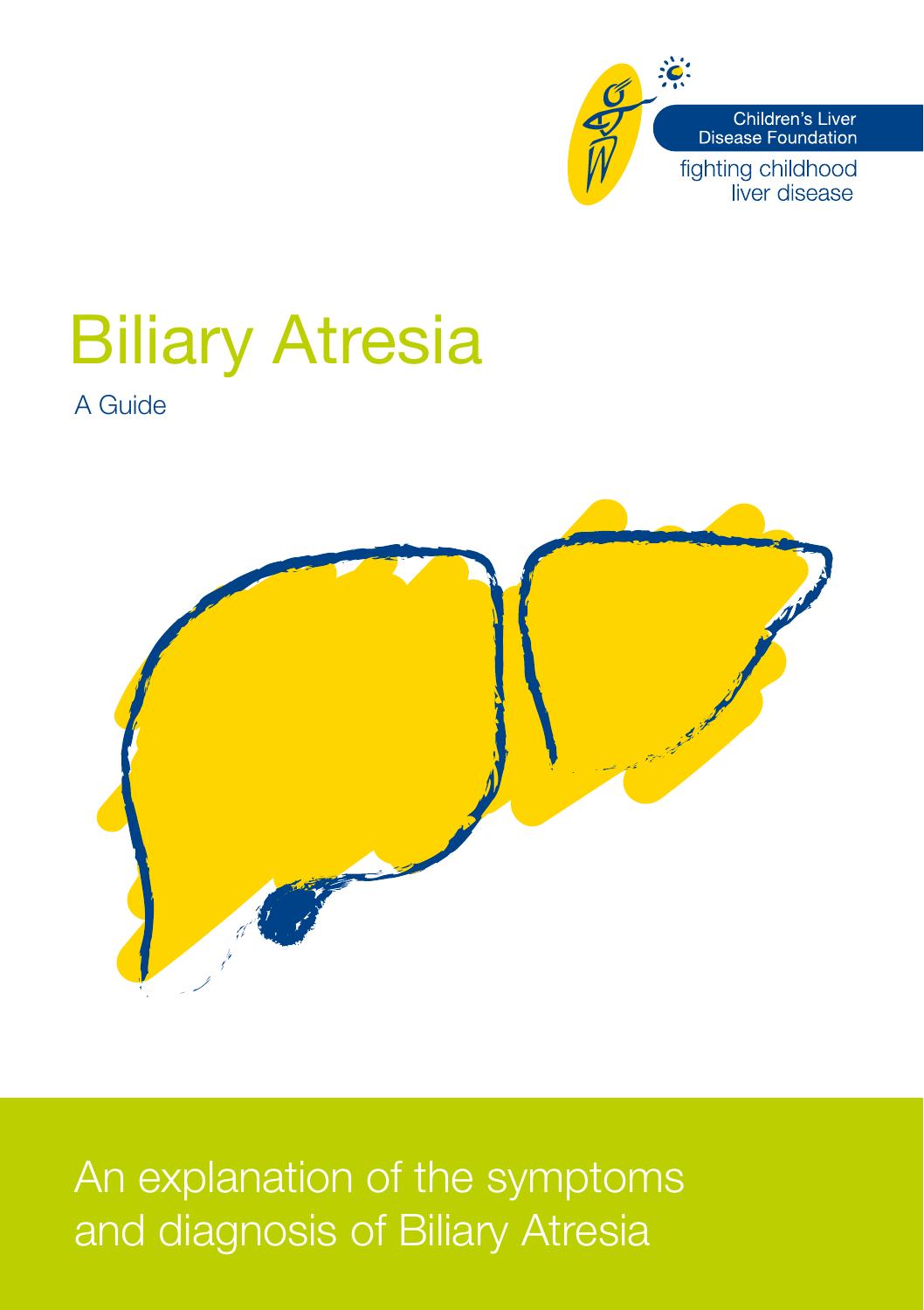| Is there more than one type of biliary atresia?  8 |
|----------------------------------------------------|
|                                                    |
|                                                    |
|                                                    |
| How long will the operation last?  11              |
| Are there any other complications of biliary       |
| What happens immediately after the Kasai           |
| When will my baby be able to leave hospital and    |
| What options are there for feeding my baby after   |
| What should I do when I am back at home with       |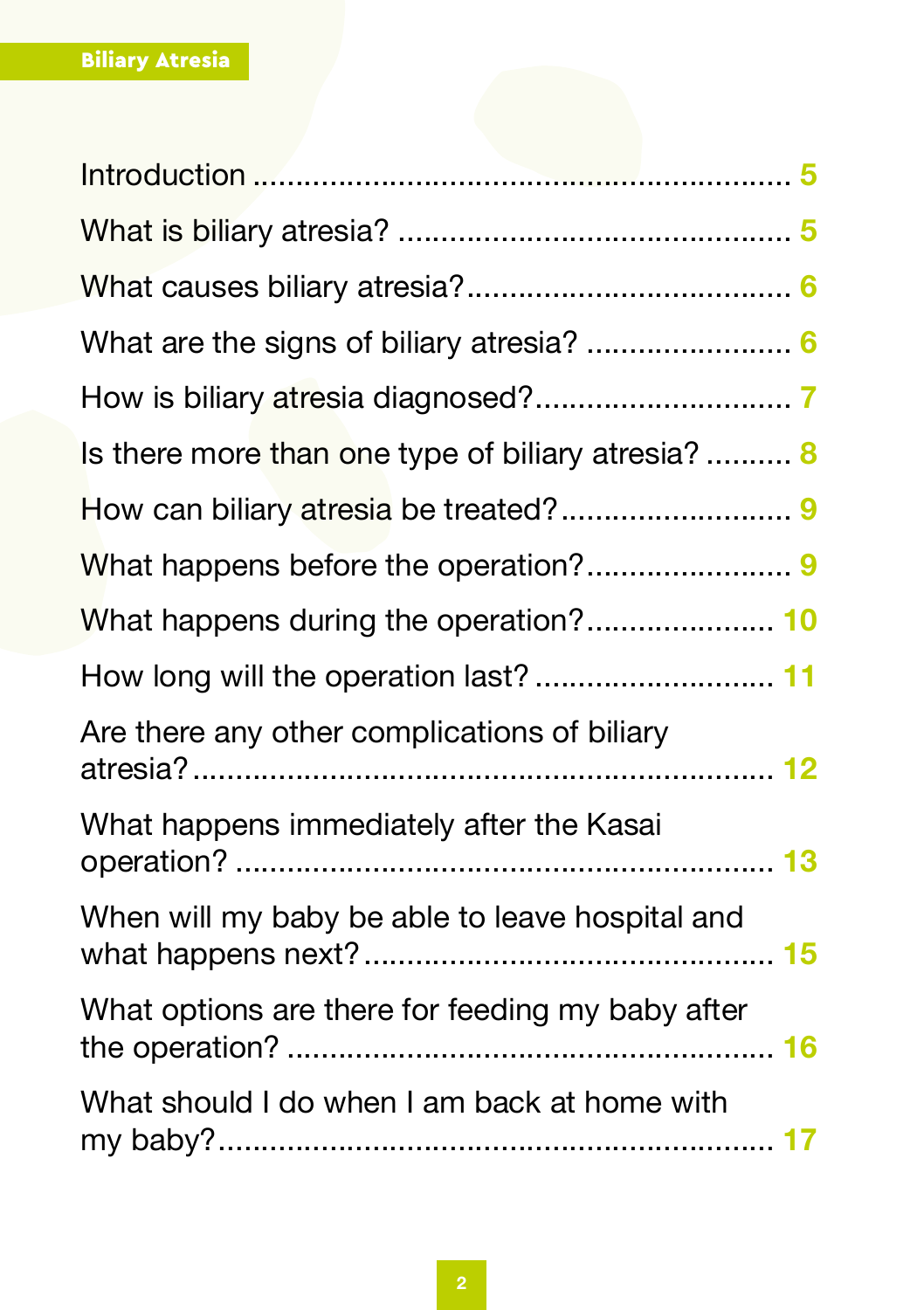| What medicines may my baby need and why are           |  |
|-------------------------------------------------------|--|
| How is it possible to tell if the operation has been  |  |
| What happens if the biliary atresia is not treated or |  |
|                                                       |  |
|                                                       |  |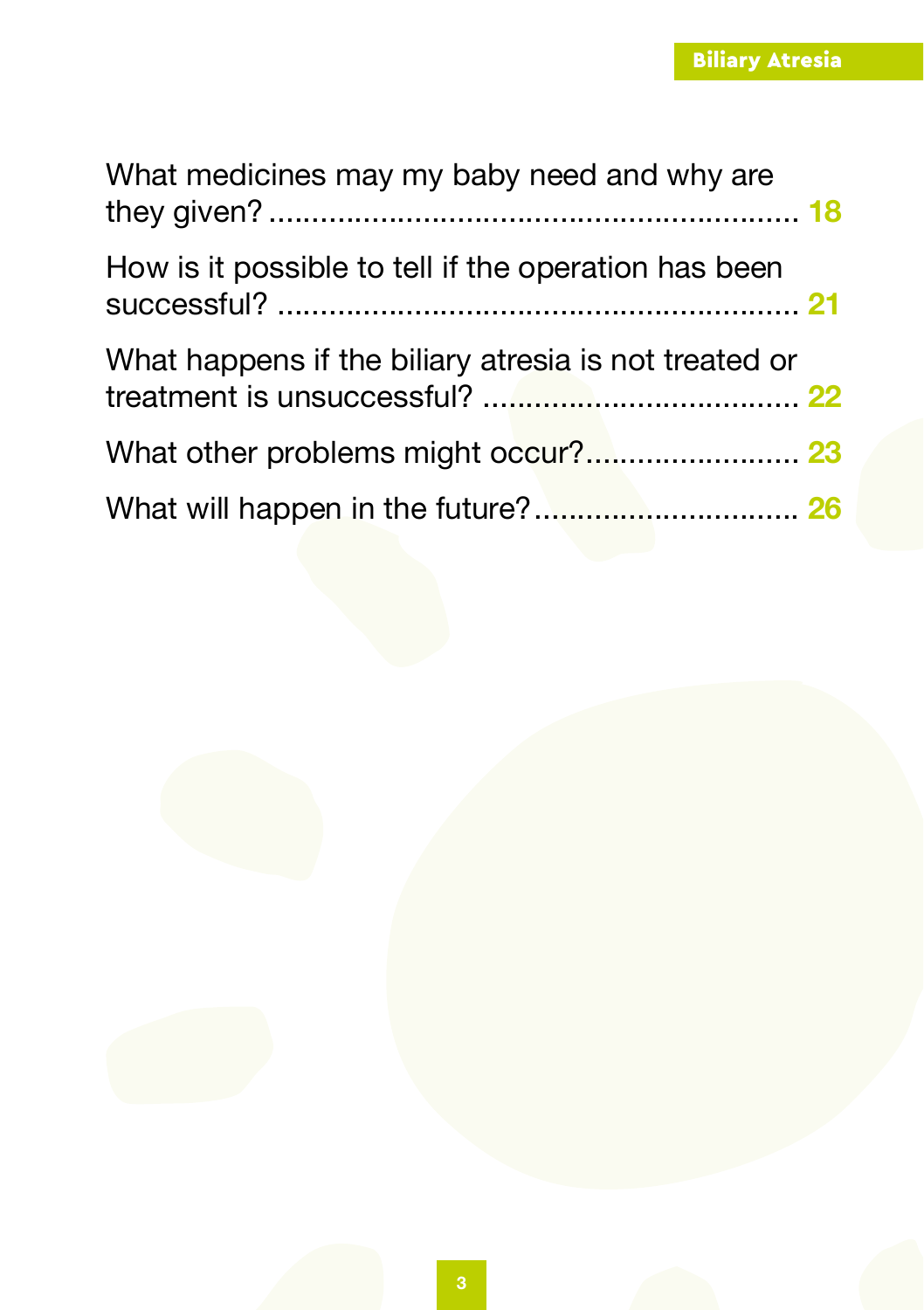#### **This information has primarily been written for:**

• Parents/carers of children and young people with biliary atresia

#### **Others may also find this information useful:**

- Young people with biliary atresia
- Healthcare professionals who would like to find out more about the condition

#### **It provides information on:**

- The symptoms of biliary atresia
- Diagnosis
- Treatment
- **Possible complications**

### **You may find it helpful to also read the following CLDF leaflets:**

- § An Introduction to Liver Disease
- § Nutrition Leaflet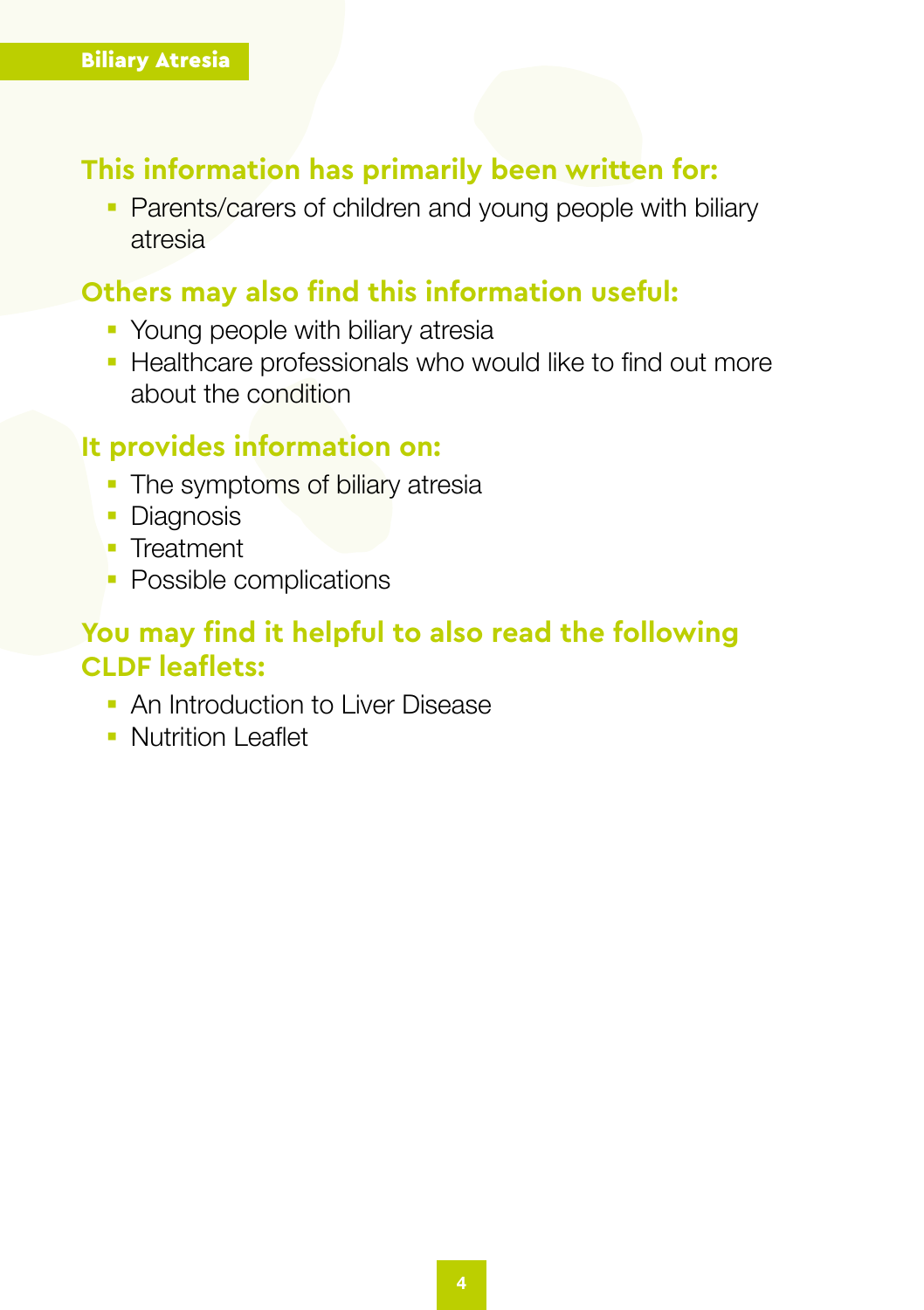### <span id="page-4-0"></span>Introduction

An important function of the liver is to make a substance called bile. Bile is a liquid which passes into the gut through small tubes called bile ducts and is stored in the gall bladder. Bile contains waste products and other products needed to digest food.

### What is biliary atresia?

Biliary atresia is a medical condition. It can occur either:

- Before birth due to the bile ducts developing abnormally
- Shortly after birth due to the bile ducts becoming inflamed or obstructed

In most babies with biliary atresia bile ducts on the inside and outside of the liver are affected eventually leading to a complete blockage of bile flow from the liver. This in turn causes scarring (fibrosis) in the liver.



#### **Diagram One**

Showing the normal liver, gall bladder, bile ducts and upper intestine in a healthy child

#### **Diagram Two**

Showing the liver, gall bladder, bile ducts and upper intestine of a child with biliary atresia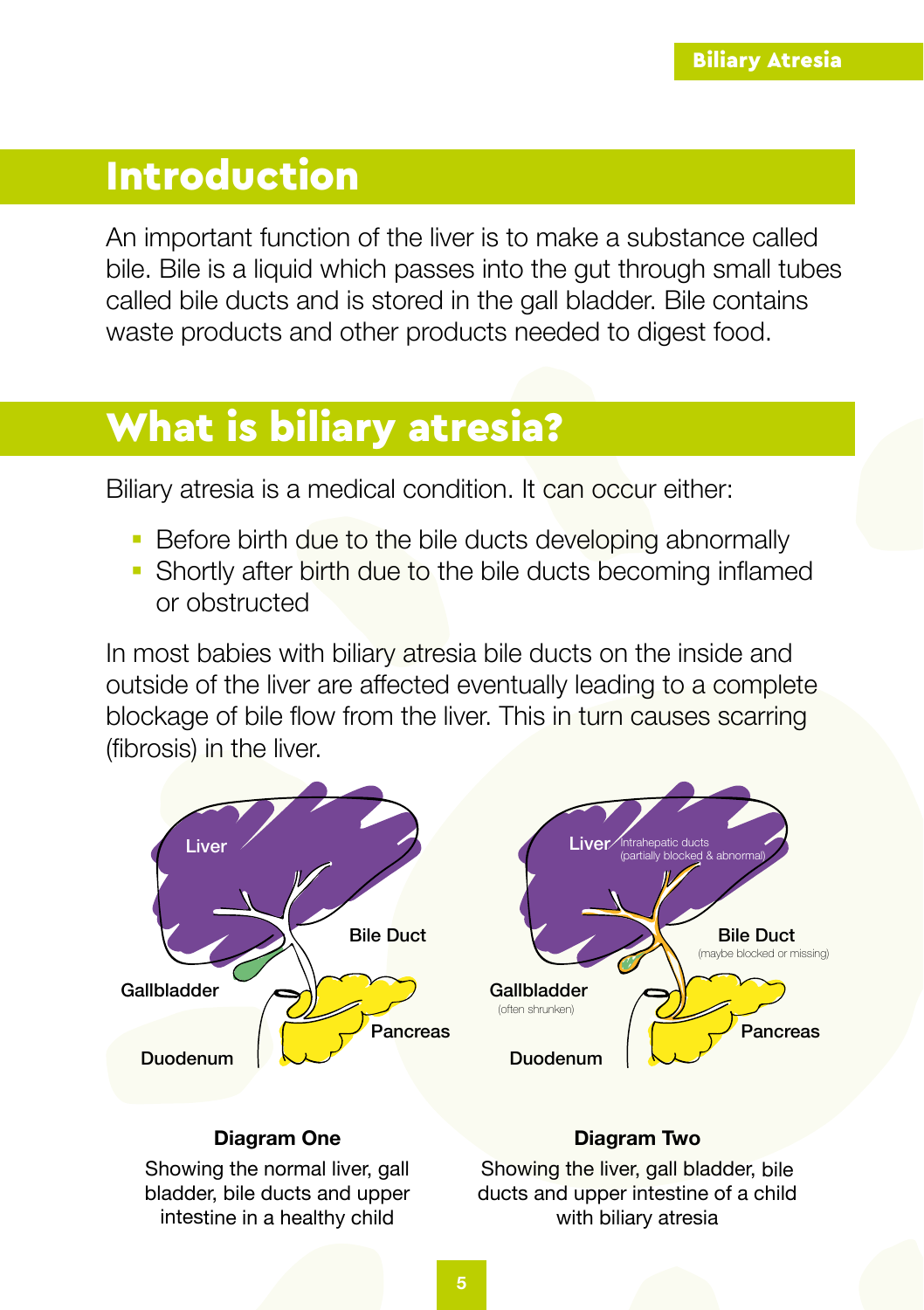### <span id="page-5-0"></span>What causes biliary atresia?

The cause of biliary atresia is unknown. Research is being carried out but it hasn't provided any definite answers yet.

Parents often feel guilty that they may have, in some way, contributed to their child having the condition. These feelings are understandable but there is no evidence to suggest that biliary atresia is hereditary (can be passed on to children by their parents) or due to anything parents might have done or taken. Children with biliary atresia will not pass the condition on to their own children.

### What are the signs of biliary atresia?

In the first weeks of life babies with biliary atresia often seem well apart from being jaundiced (yellow discolouration of the skin and of the whites of the eyes) and in some cases feeding more often.

There are two types of jaundice in babies:

### 1) Physiological Jaundice

The first is very common and in most babies it clears within the first two weeks of life. The Children's Liver Disease Foundation has a booklet explaining baby jaundice which is available online.

### 2) Pathological Jaundice

This is caused by a problem with the liver. This type of jaundice does not fade and babies who are jaundiced after two weeks (three weeks if pre-term) should have a split bilirubin blood test performed to find out which type of jaundice it is.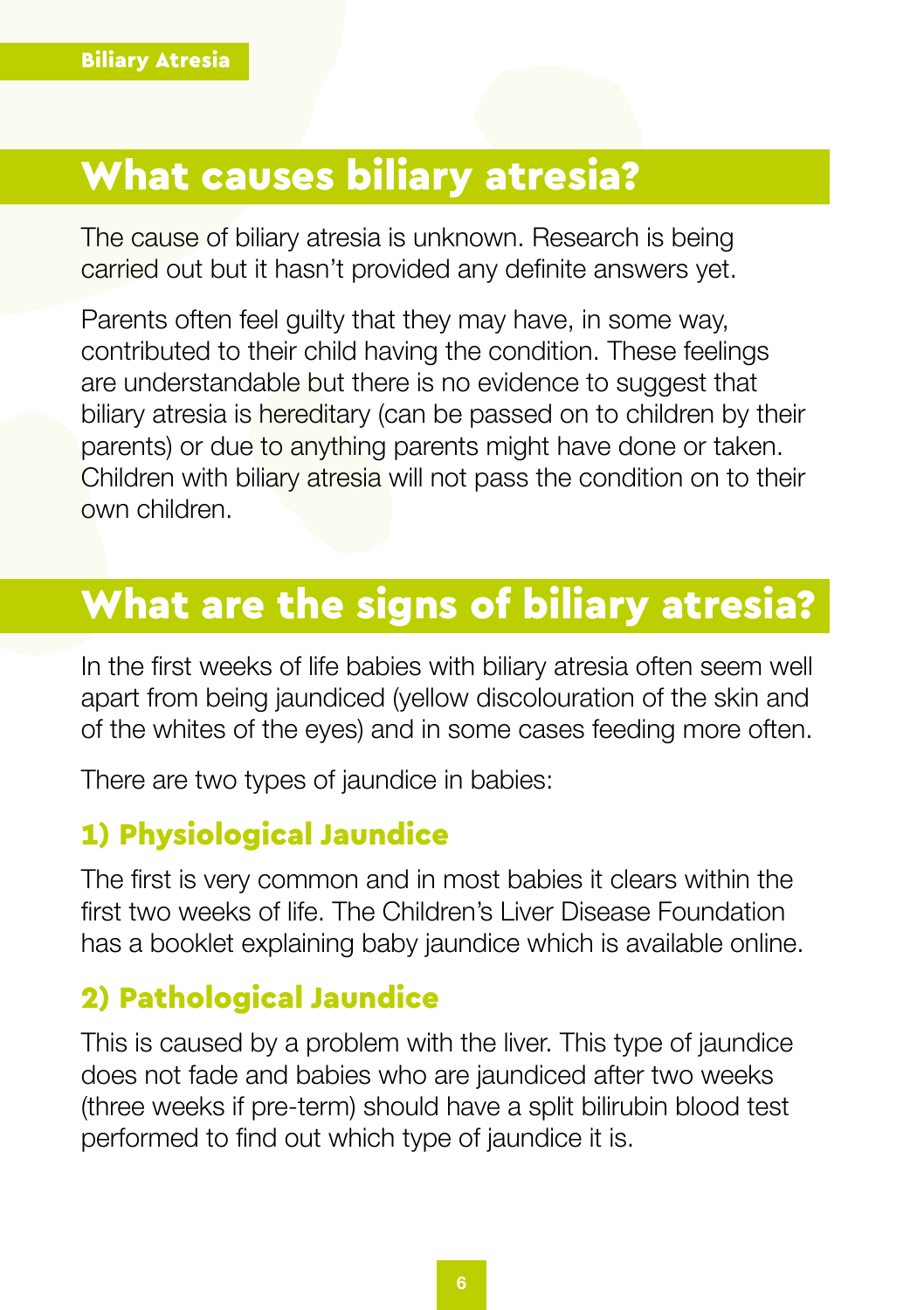<span id="page-6-0"></span>The other important signs of pathological jaundice are:

### • Urine colour

Normally the urine of a newborn baby is colourless. If a baby's urine is persistently yellow or dark in colour this can be an indication of liver disease.

### • Pale Stools

Normally the stools of a baby are green or yellow. If the stools of a baby are grey, white, fawn or pale then this can be an indication of liver disease.

CLDF have a stool chart which includes the colours of healthy and potentially unhealthy stools. You can use this to examine your baby's stool. You can download a stool chart or order a hard copy on CLDF's website: www.childliverdisease.org

### How is biliary atresia diagnosed?

If a baby has the signs and symptoms above then they may be admitted to hospital for further investigation.

A number of investigations will need to be carried out in order to make a diagnosis. These may include:

- Blood tests
- Urine test
- § An ultrasound
- **Liver excretion test**
- Some children will need a liver biopsy and/or a small operation to confirm or rule out a diagnosis.

These investigations are completed over the course of a few days. To find out more about routine liver investigations please see our leaflet: An Introduction to Liver Disease.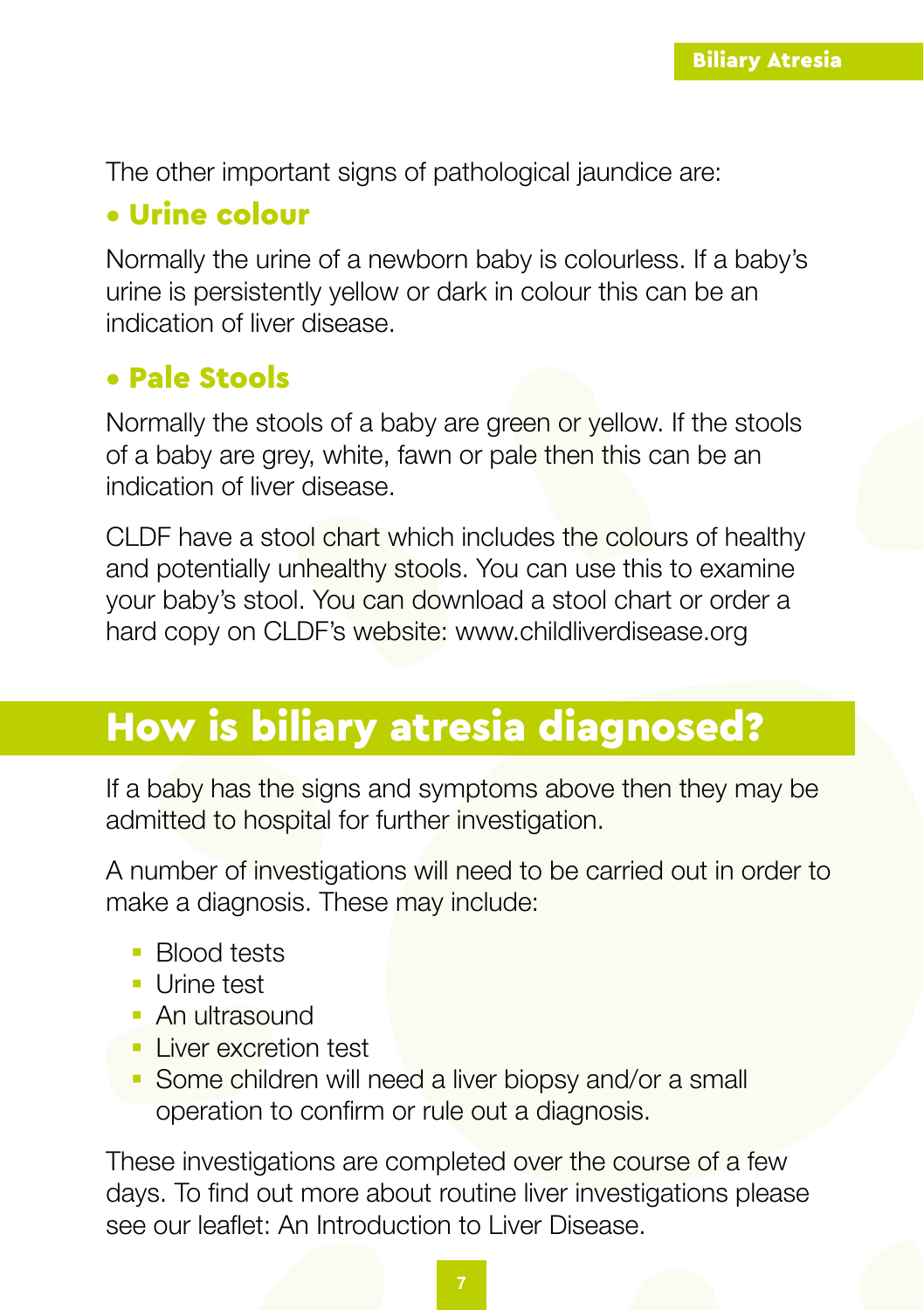### <span id="page-7-0"></span>Is there more than one type of biliary atresia?

Yes, there are three types of biliary atresia. In all three types the bile ducts in the liver are affected.

In type one and two some of the bile ducts near the liver may stay open. In type three all of the ducts outside the liver are blocked. Type three is the most common type of biliary atresia.

The treatment for all three types is the same but the results are slightly better if your baby has a type one or type two biliary atresia.

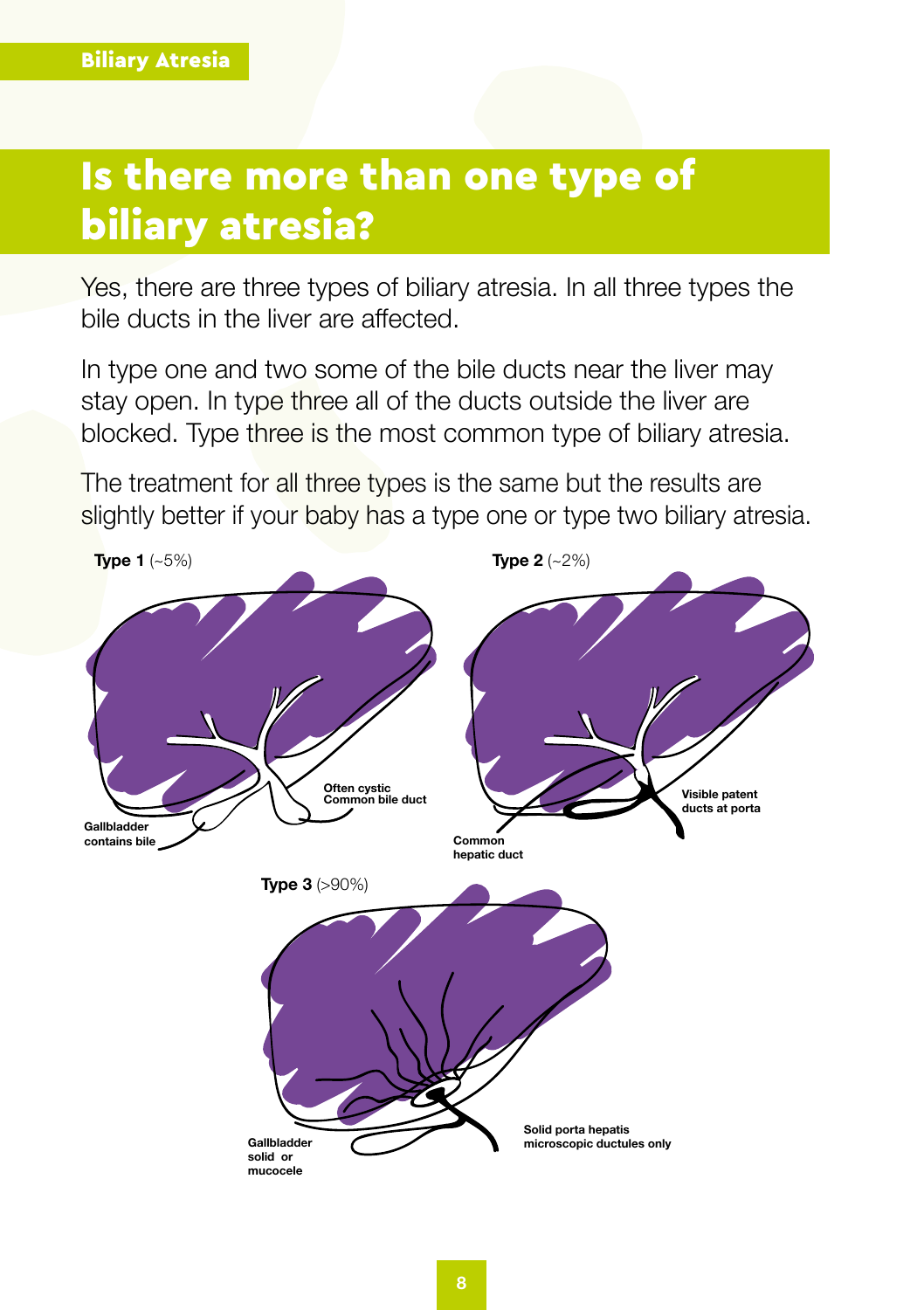### <span id="page-8-0"></span>How can biliary atresia be treated?

If the tests show that there is a strong indication that your baby has biliary atresia, he/she will require surgery. This will involve carrying out an investigation called an operative cholangiogram under a general anaesthetic to confirm the diagnosis.

If biliary atresia is confirmed then this will be followed by a "Kasai procedure", usually done under the same general anaesthetic at the same time.

This procedure was named after the Japanese surgeon who first performed the operation in 1959. The aim of the operation is to help bile drain from the liver into the gut.

# What happens before the operation?

Blood tests will be performed and will include checking your baby's blood group in case there is a need to give blood to your baby before, during or after surgery. Your baby may be given special medicines to prepare the gut for surgery.

Your baby will not be fed milk for a number of hours before the operation. This will differ depending on which liver unit your baby is having the operation at. The team caring for your baby will explain what this involves. If you are breast feeding, speak to your nurse regarding expression and storage of milk.

You will be allowed to go down to the operating theatre with your baby and stay until just before your baby is asleep.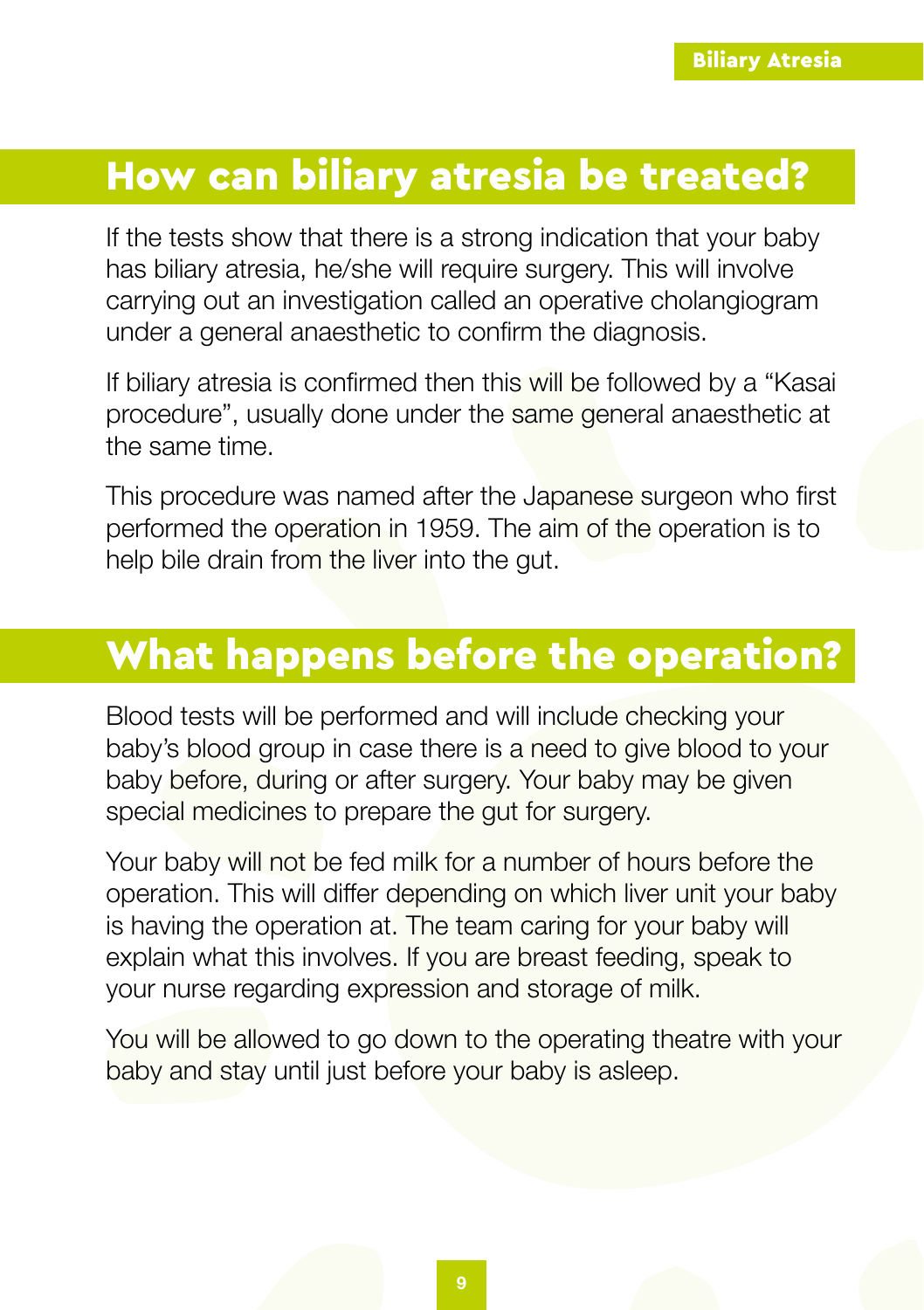## <span id="page-9-0"></span>What happens during the operation?

The aim of the operation is to make a drainage tube to allow bile to drain from the liver.

During the operation the surgeon will look at the liver and see if there are abnormalities. The surgeon will also remove a tiny piece of the liver to send to the laboratory for further tests (a liver biopsy).

The surgeon will carry out the operation called the Kasai operation (Kasai portoenterostomy).



#### **Normal Anatomy**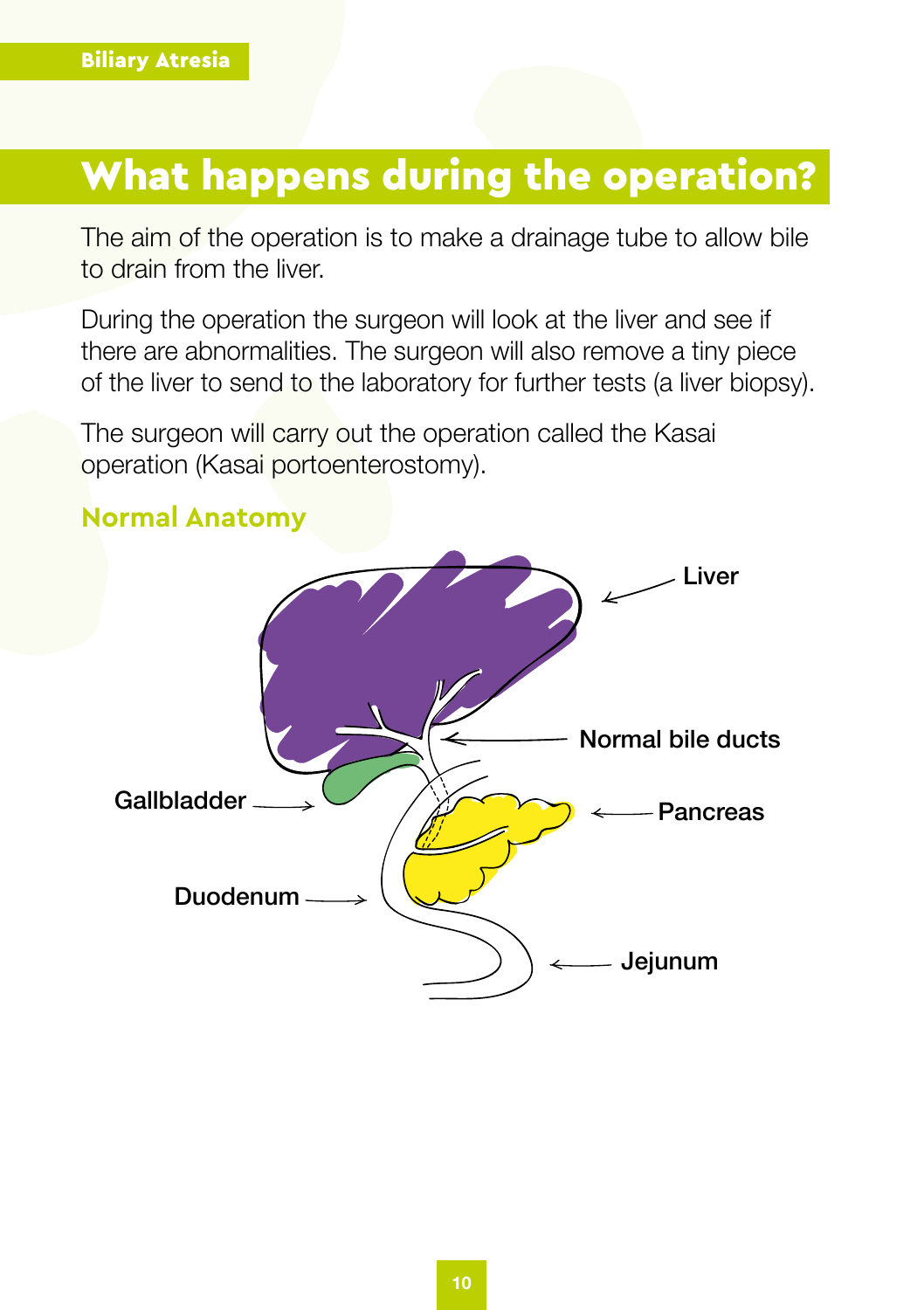<span id="page-10-0"></span>

During the operation the gallbladder and all the abnormal bile ducts outside the liver are removed. At the highest point, along the surface of the liver, there are usually enough very small bile ducts which will allow some bile flow to be re-established. The surgeon will join a loop of intestine to the under surface of the liver.

# How long will the operation last?

The operation will last a whole morning or afternoon. Putting your baby to sleep, inserting lines (tubes) so that your child can have fluids through their vein, giving your child pain management and then waiting for your baby to wake up will take longer.

The doctor responsible for putting your child to sleep (the anaesthetist) can explain the kind of lines they will insert to monitor your child and to give them medications or blood products after the operation.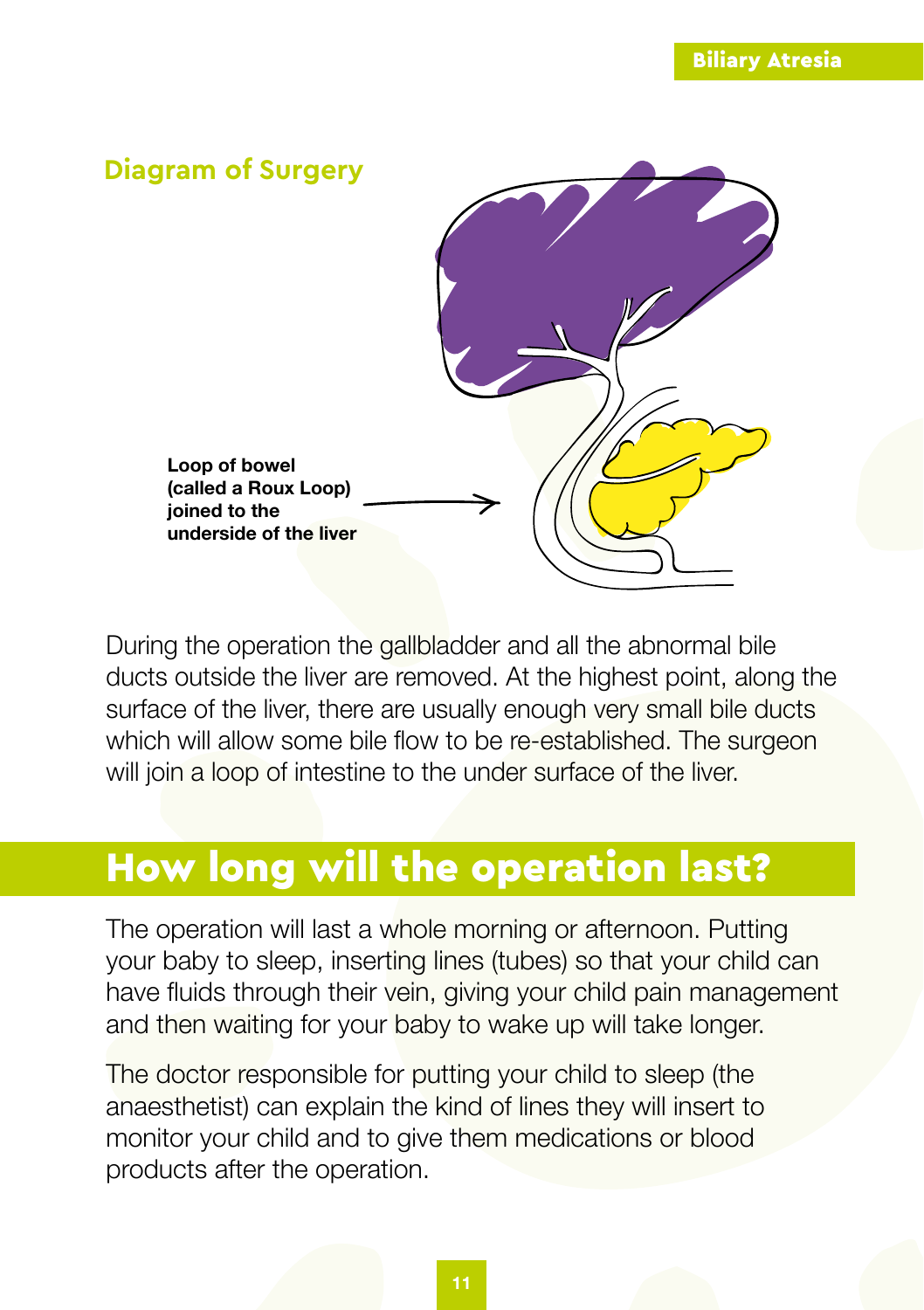# <span id="page-11-0"></span>Are there any other complications of biliary atresia?

Between 10 – 20 babies out of 100 with biliary atresia may have additional problems found during surgery. These may include the following:

• Some children with biliary atresia can have multiple small spleens (polysplenia) or the spleen can be absent (asplenia).

**The spleen is an organ which sits under the left lower ribs next to the stomach and helps to fight against infection. It also removes blood cells, especially platelets at the end of their life. It is normally a solid single organ.**

**It is believed that multiple small spleens do not function normally and do not protect the baby against infection the way a normal spleen does.** 

- The intestine may not have properly curled up into the abdomen during development (intestinal malrotation). This will need to be corrected at the time the surgeon operates for biliary atresia.
- § Some abnormalities of the veins in the abdomen
- Heart defects

If some or all of these complications occur it is a condition known as "biliary atresia – splenic malformation syndrome (BASM)". This group of children with biliary atresia may be less likely to clear their jaundice after the operation. They also need additional tests such as a heart scan to check for problems. It may also be necessary for them to take daily antibiotics to reduce their risk of infection.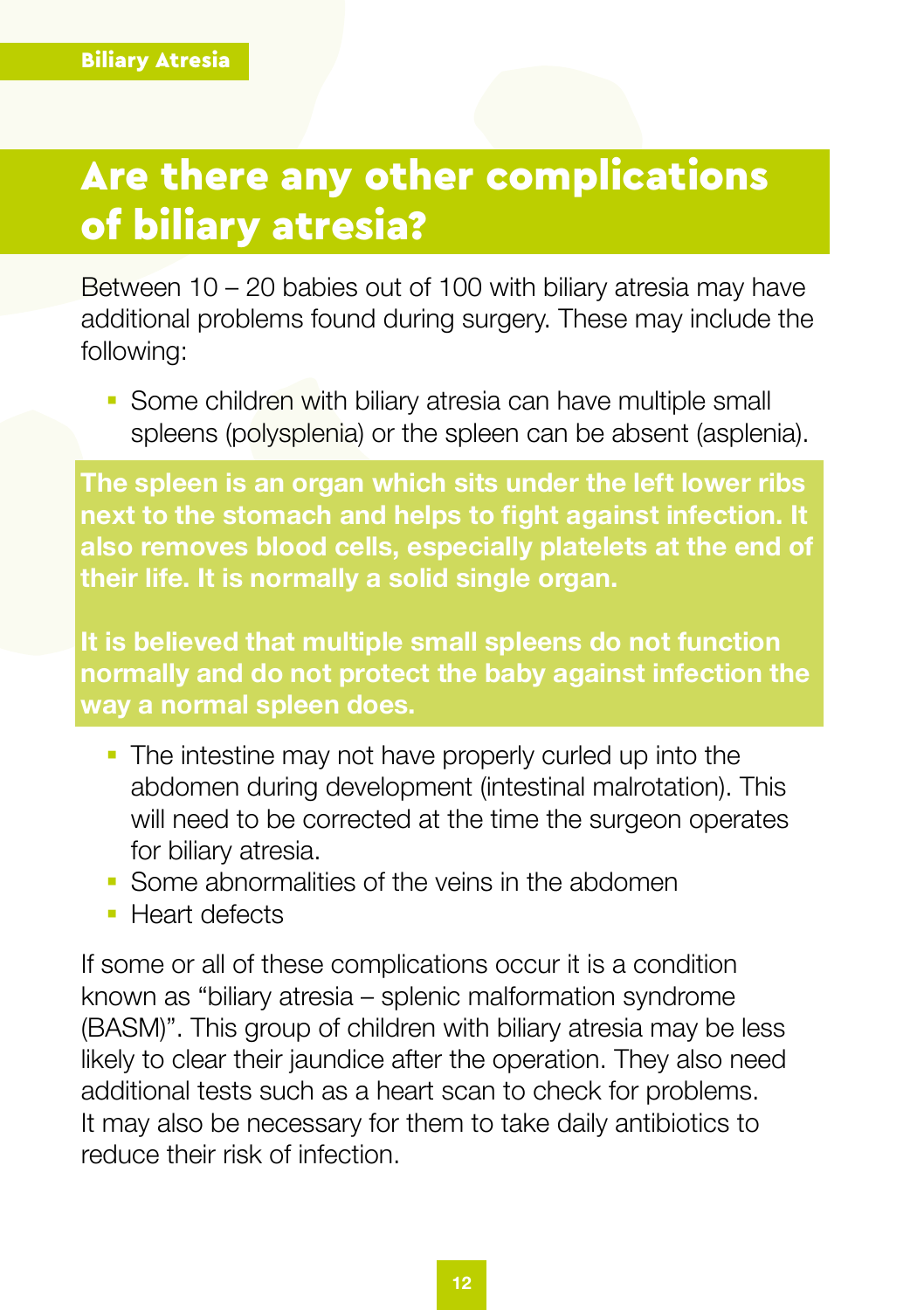# <span id="page-12-0"></span>What happens immediately after the Kasai operation?

You will be able to collect your child from the operation recovery area.

There will be a tube running through your baby's nose down into the stomach. This is called a naso-gastric tube. This usually drains into a clear bag and keeps the stomach empty which helps to prevent sickness. It is important to keep your baby's stomach empty for 48-72 hours until the feeds are commenced.

You will not be able to feed your baby for a couple of days. This is because the surgeon operates on the bowel which stops it from working for a short time. There is a danger of leakage from the point where the bile ducts have been joined to the bowel if the feeds are started too early. The bowel recovers within a couple of days and feeding can resume. Until then your baby will be fed through an intravenous drip.

#### **Intravenous Drips**

A central line will be placed into one of the bigger blood vessels in the neck at the time of the surgery. It will be used to provide fluids, medication including pain relief, antibiotics and blood products. It will be taken out when these are no longer needed.

Fluids are given in order to keep the sugar, salt and water levels at the right level in the body. Blood tests will be carried out to check these levels so that they can be changed if needed. All fluids required by your baby will be given through the drip until feeding is re-started.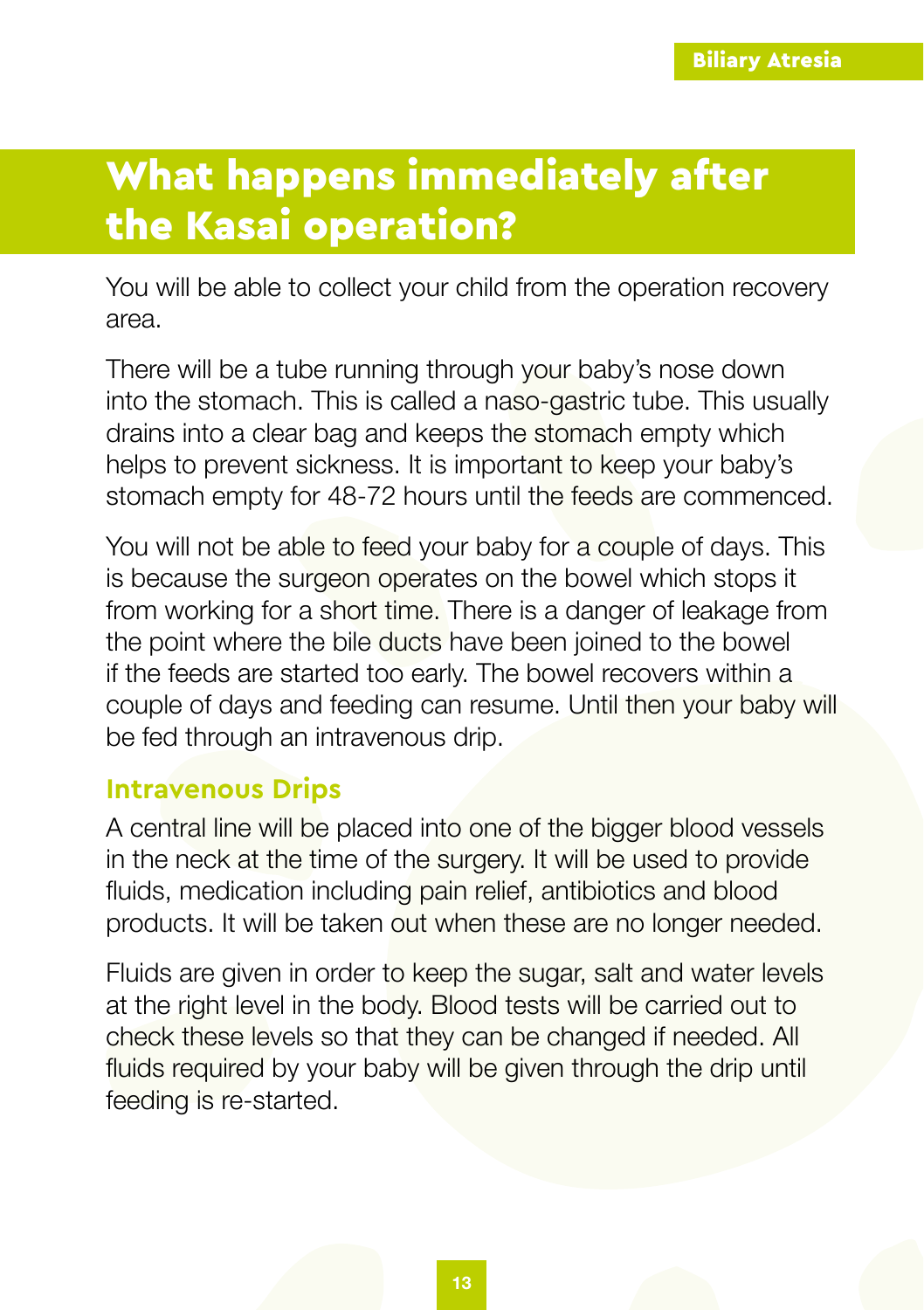#### **Pain relieving drugs**

These are often given nonstop via the central line or a cannula (a tube inserted into a vein). A special pump controls the rate and amount of the drug given.

Sometimes pain relief is given through a small tube inserted into a baby's back at the time of the operation. This is similar to those used for women in labour. This is called an "epidural catheter". Pain relief will be discussed with you.

#### **Antibiotics**

Your baby will receive antibiotics through a vein (intravenously) for three to five days after surgery.

#### **Urinary catheter**

Your child will have a urinary catheter which will drain urine from the bladder. This is to ensure their urine output is measured accurately to check how well the kidneys are working.

#### **Abdominal drain**

An abdominal drain will be placed during surgery to drain excess blood and fluid from around the liver. This will be removed as the drainage decreases.

A dressing may cover the wound on your baby's tummy for the first few days. The dressing will be changed as needed. The stitches do not need to be removed as they will dissolve after the wound has healed.

It will be possible for you to hold your baby the day following the surgery, the nurse will help you.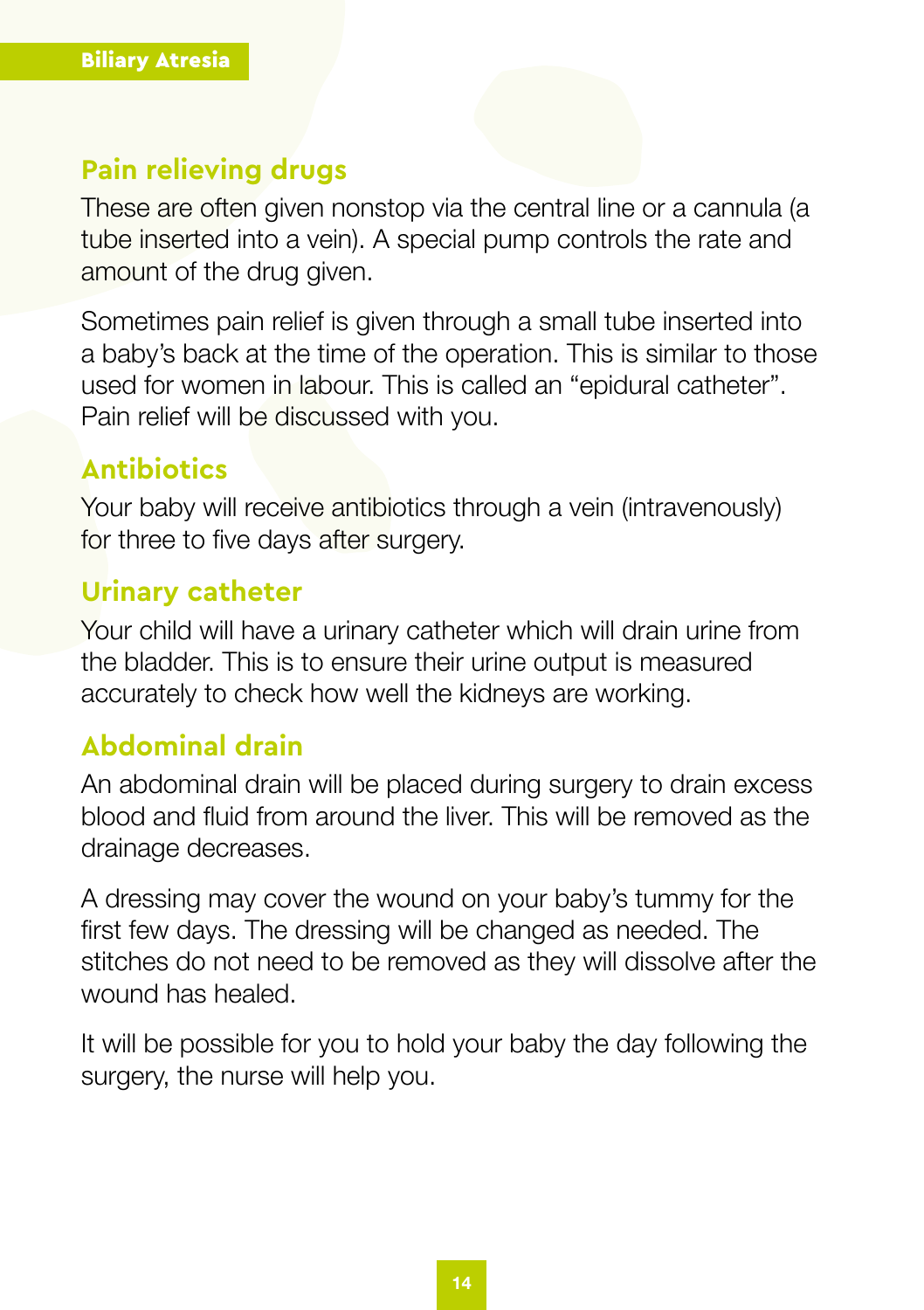# <span id="page-14-0"></span>When will my baby be able to leave hospital and what happens next?

If there are no problems after the surgery then your baby will be allowed to go home, usually around seven to ten days after the operation, once you and the medical team are happy with your baby's condition.

Before going home the clinical staff will make sure that the wound is healing and there is no suggestion of infection anywhere in the body. You will be given or sent an outpatient appointment.

Before your baby leaves the hospital you will be given an initial supply of medicines and feeds. More will be arranged through your GP.

It is quite common for the hospital staff to advise your health visitor, GP and local hospital about your child's condition and any special care which is needed so that they can offer you useful support when you are at home. Your Clinical Nurse Specialist (CNS) will stay in touch with you and you will be able to ring them whenever necessary so you are not alone.

Once your child can leave the hospital they will require longterm follow-up by the doctors, specialist nurses and dieticians. It is often helpful for your baby to be weighed on a weekly basis to monitor weight gain. It is important that your child receives their immunisations and to discuss timing and additional immunisations with their medical team.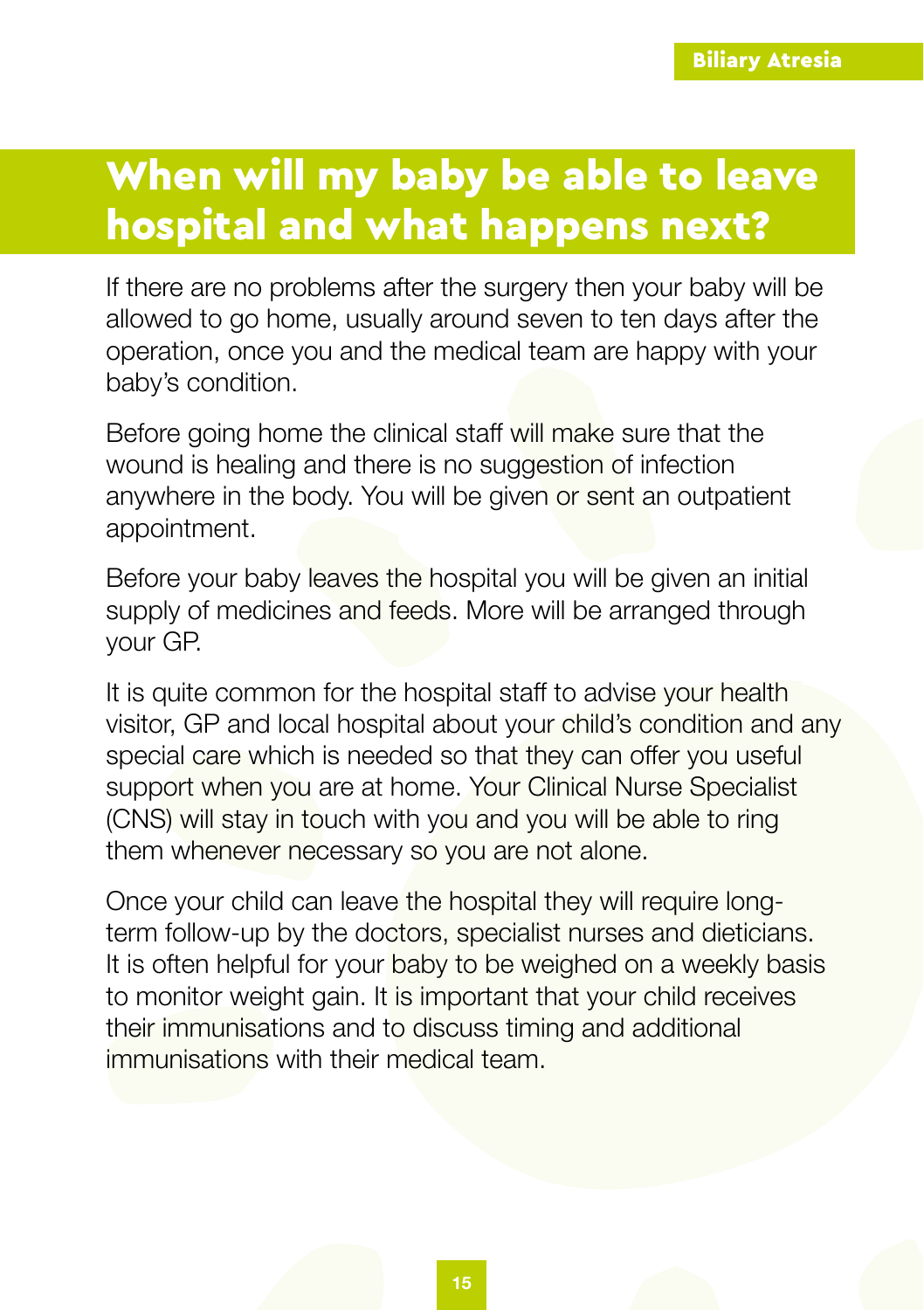# <span id="page-15-0"></span>What options are there for feeding my baby after the operation?

If your baby was being breast fed before you found out they had biliary atresia it may be possible to start breast feeding again, normally alongside other formula feeds. It is important that your milk has been maintained by "expressing" milk while your baby is unable to feed. The nursing staff will help and advise you with this.

Most babies with biliary atresia are unable to gain enough weight on breast milk alone. Your baby might need special milk formula. There are a number of special milks for babies suffering from liver disease. These milks have fats which are more easily digested by babies with liver disease.

Powders can be added to the formula to increase the number of calories given to your child. This will make sure your child can gain weight. If this is needed a dietician will tell you how to combine breast and bottle-feeding.

The doctor will prescribe extra vitamins for your baby. This is because babies with prolonged jaundice also have problems absorbing certain vitamins. CLDF's Nutrition leaflet has more detailed information on this.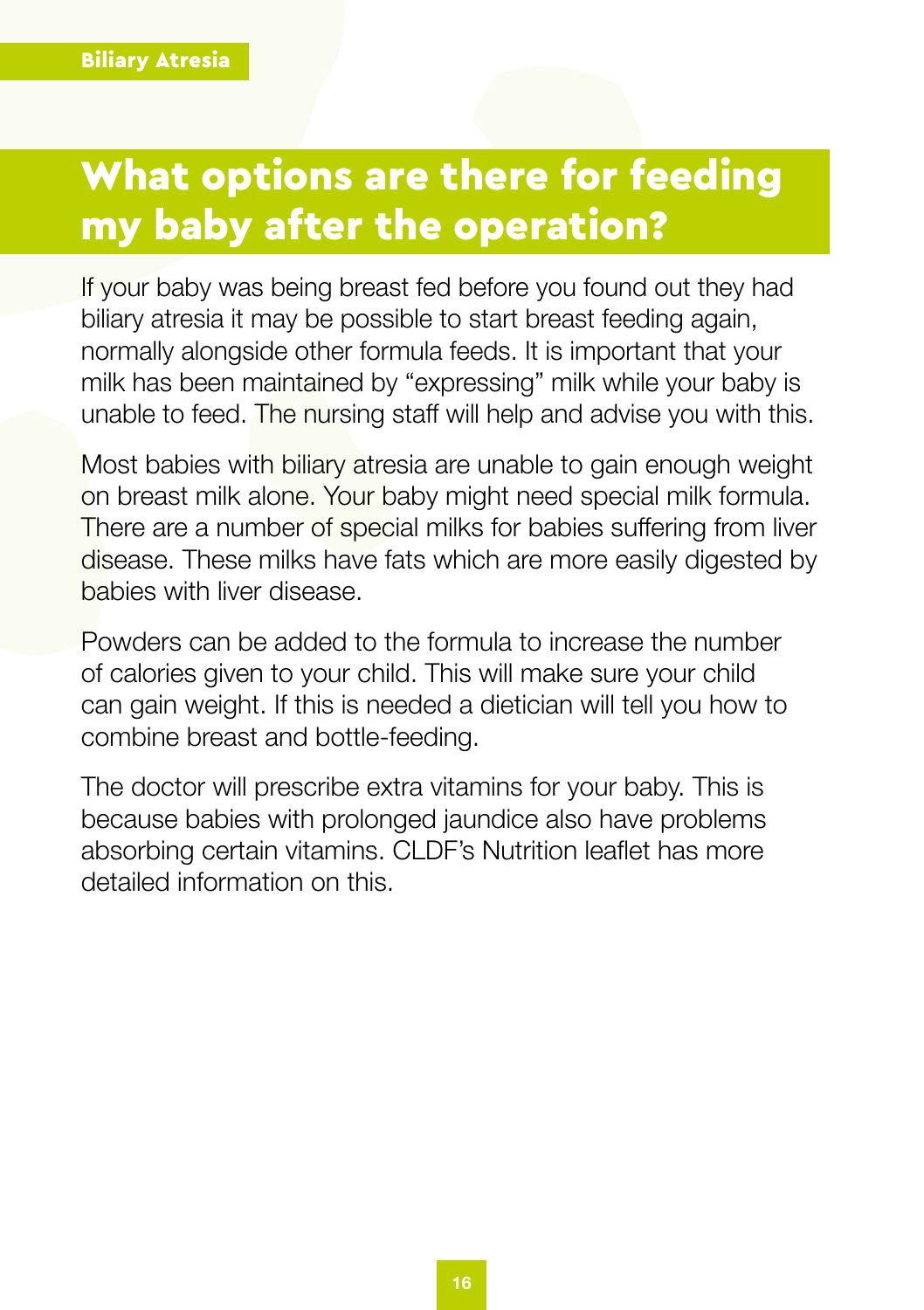# <span id="page-16-0"></span>What should I do when I am back at home with my baby?

When you get home you should try and treat your baby as normally as possible. Obviously you will be worried at times and this is quite normal. Babies with biliary atresia get common illnesses just like any other baby. Symptoms for which you should seek advice from your GP or hospital are:

- A raised temperature of 37.8°C or more, or non-specific illness with a raised temperature
- More jaundice with paler stools and darker urine
- The child is generally unwell

If you have any queries regarding your child, please do not hesitate to contact your Clinical Nurse Specialist at the liver unit treating your child.

Children's Liver Disease Foundation provides family support and is on hand to provide help and information whenever you need it. The contact details can be found at the back of this leaflet.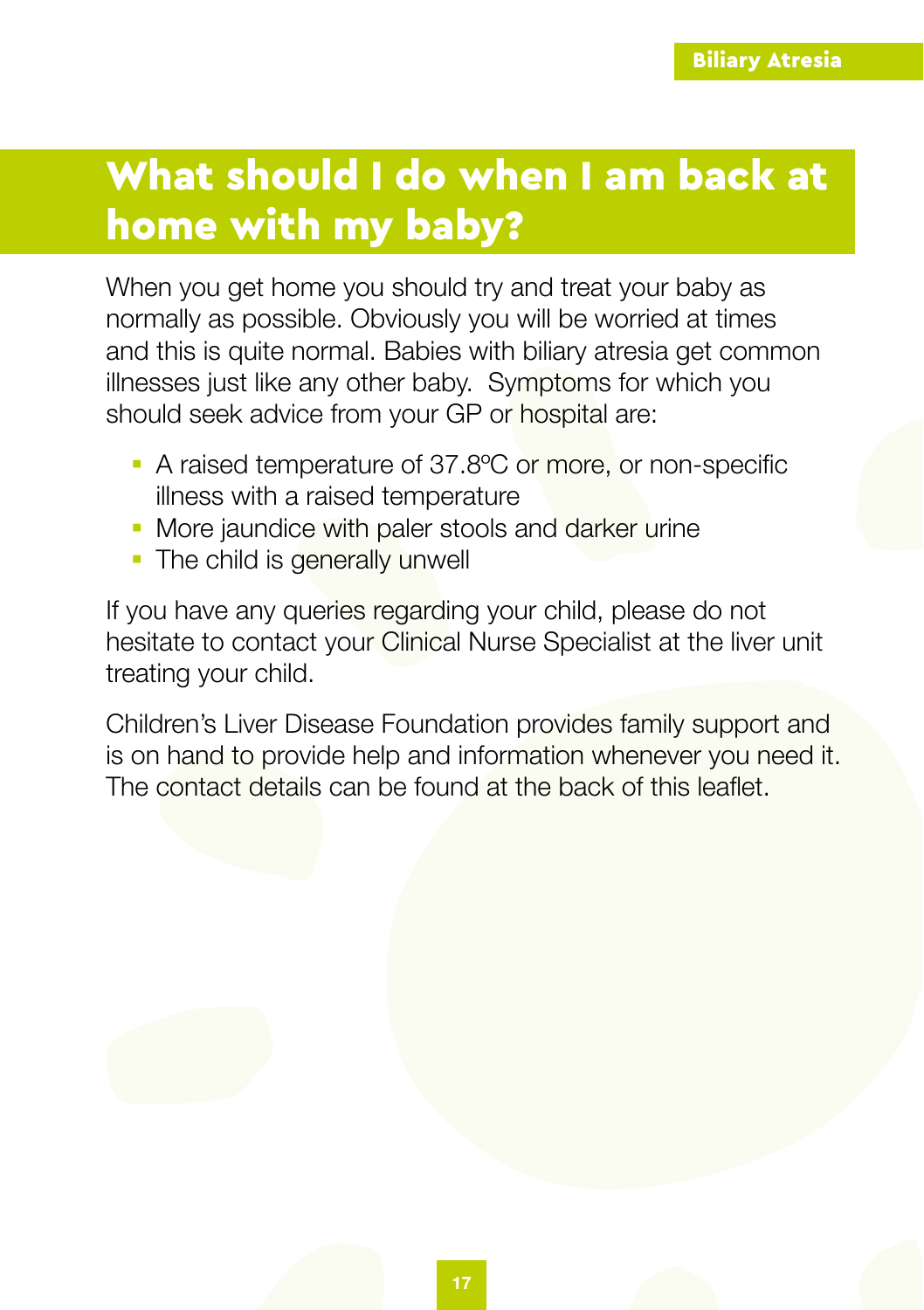# <span id="page-17-0"></span>What medicines may my baby need and why are they given?

The medicines required will depend upon your child's condition and progress as well as the liver unit you are at. The medical team will help you to understand which medicines your baby will need to take and when.

**It is important to note that some medicines are not available straight away at pharmacies. You may need to order them from the pharmacy two to three days in advance.** 

Some commonly used medicines are:

### • Antibiotics

After the operation antibiotics are given by a drip at first and then by mouth. They are used to reduce the risk of infection in the bile ducts (cholangitis). Further antibiotics may be given as needed.

### • Vitamins

Additional vitamins are necessary because poor bile flow can reduce the absorption of vitamins.

### • Phenobarbital

This may be given to increase the flow of bile. As it may make your baby sleepy at first, it is usually given as a single dose, in the evening.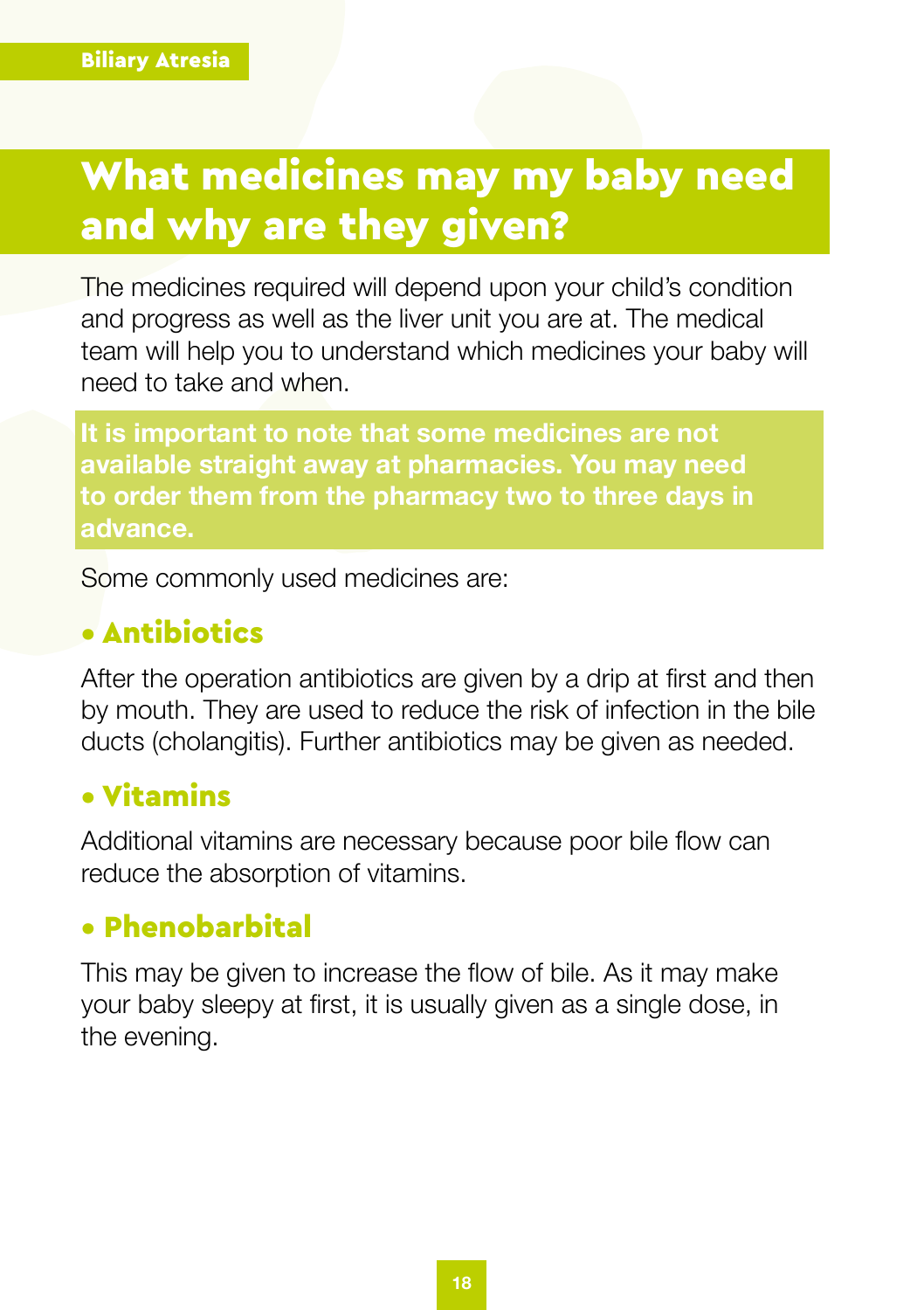### • URSO (Ursodeoxycholic acid)

This drug is given after restarting feeding after the Kasai operation. It aims to promote the flow of bile.

### • Colestyramine

This comes in the form of a powder in individual sachets. Each sachet is mixed with water and given in liquid form. This may be given to improve liver function and remove substances which may otherwise cause the skin to itch.

A side effect of colestyramine is that it can affect the absorption of some drugs, especially vitamins and ursodeoxycholic acid. Therefore, with babies it is best to give some at each feed time except when vitamins are given.

As your baby becomes older and manages larger volumes, the daily dose of colestyramine can be given all at once or split into two. For a toddler or older child needing colestyramine it is best given in one or two doses away from the main meal times and vitamins. Always leave at least two hours between giving colestyramine and vitamins.

### • Ranitidine

It is common to find stomach irritation after any type of abdominal operation and this drug may be given to help lessen this problem.

### **• Steroids**

Steroids are also given to reduce inflammation.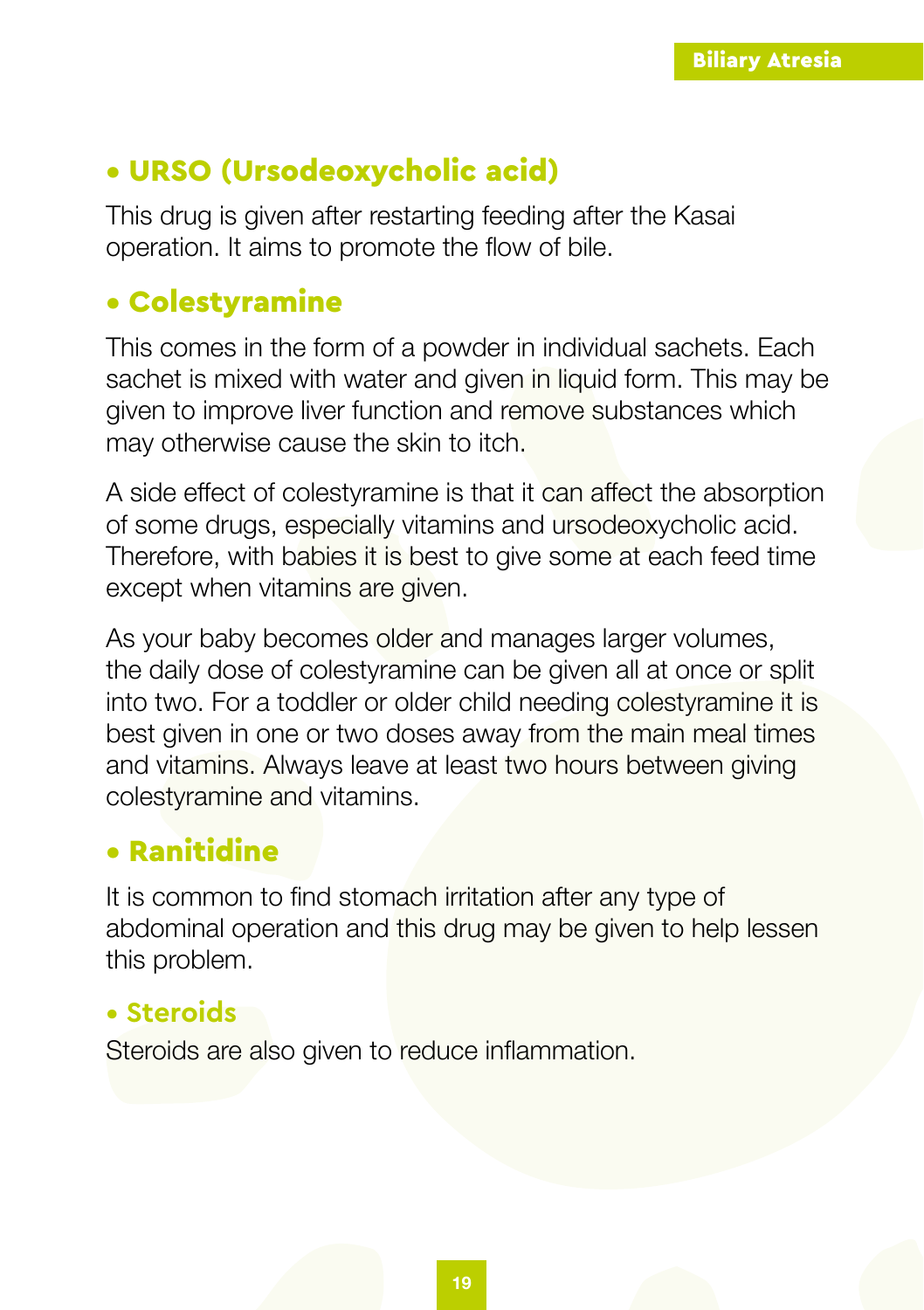Occasionally the medical team will need to use the following medicines:

#### • Spironolactone

This may need to be given to help your baby get rid of extra fluid which otherwise collects in the abdomen and is called "ascites". It is not needed in all cases.

If your child needs medicine to reduce a high temperature please use paracetamol (panadol/calpol etc.). **Remember aspirin, ibuprofen and other drugs containing aspirin and ibuprofen (calprofen/nurofen) must not be given.**

Please make sure all medicines are stored correctly and in a safe place. Your child's medication and dosage will be reviewed at clinic appointments.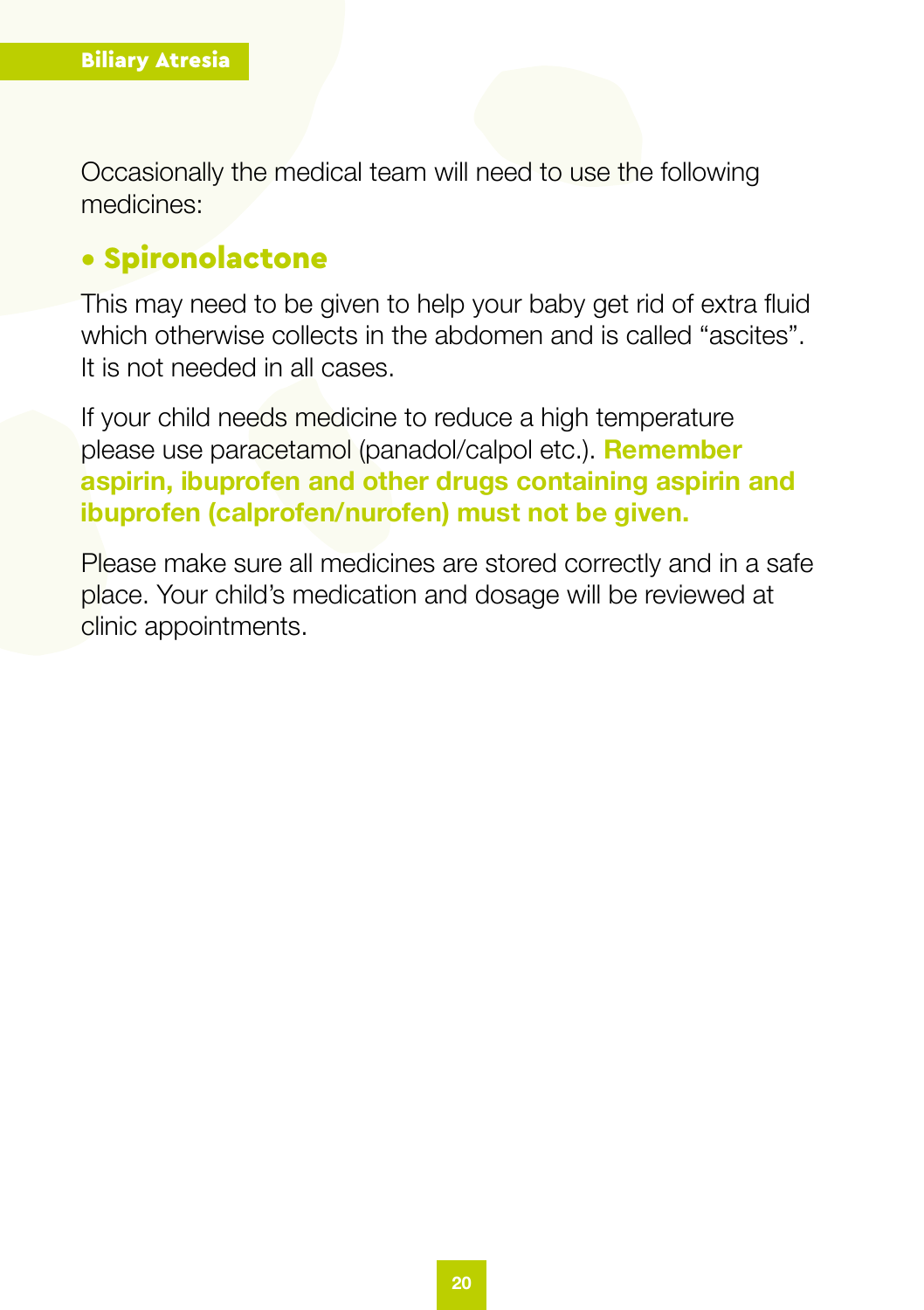# <span id="page-20-0"></span>How is it possible to tell if the operation has been successful?

At the time of the operation the surgeon will not be able to tell if the Kasai operation has been successful. The first stools after the operation are usually very dark and will then become paler.

If the operation is a success and bile drainage does occur the stools gradually change to a yellow/green/brown colour and later the urine becomes paler.

The colour of the stools will be checked whilst your baby is in hospital. It is not unusual for there to be difference in the colour of the stools and every baby is different.

If bile drainage is established the jaundice gradually fades. Blood tests will show that bilirubin levels, which cause jaundice, drop towards a normal level. Most babies who clear jaundice after a Kasai procedure do so in two to three months after surgery. It is not unusual for liver function tests to remain abnormal even if the jaundice completely clears.

Even if the jaundice clears after a Kasai operation some children will develop complications due to liver damage. Therefore, all children should continue to be seen for regular check ups.

Of those babies who clear their jaundice some will achieve completely normal liver function and may never experience any further problems. Children who clear their jaundice but have persistently abnormal liver function tests may develop treatable problems such as portal hypertension or deteriorating liver function eventually. These can lead to liver transplantation. Many children who undergo a successful Kasai will be well with their own liver ten years later.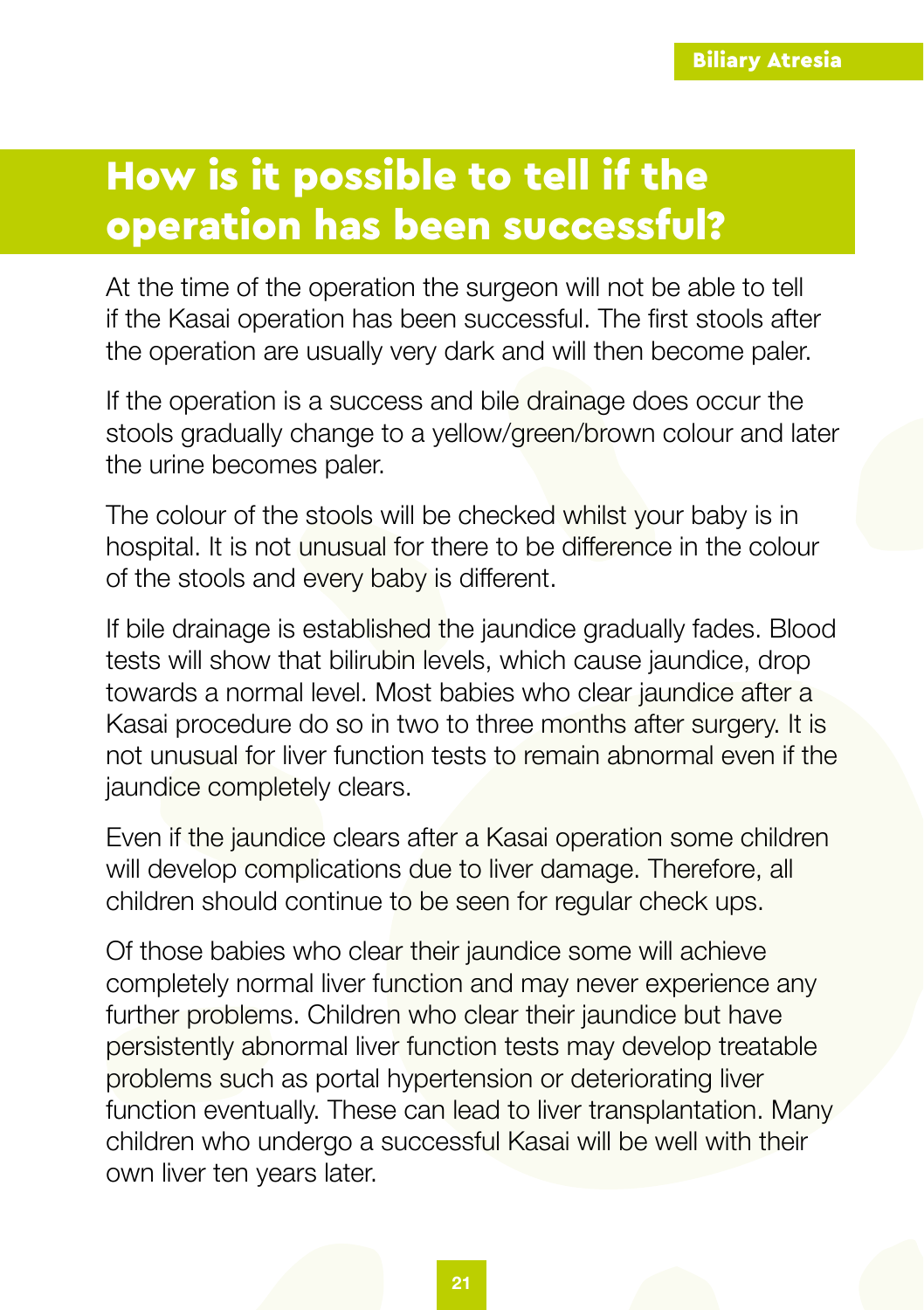# <span id="page-21-0"></span>What happens if the biliary atresia is not treated or treatment is unsuccessful?

If a baby has not had a Kasai procedure in the first two to three months of life the success rate the operation is very low.

If biliary atresia is not treated or the treatment isn't successful the bile produced in the liver builds up causing damage to the cells of the liver eventually resulting in severe scarring (cirrhosis).

If this continues liver function deteriorates, complications occur and general health suffers. Liver transplantation is often the accepted form of treatment. Transplant is a huge step and is only considered when other treatments are ineffective.

Liver transplantation became available for children in the 1980's. The results of liver transplantation are encouraging and are steadily improving. UK liver transplant centres are reporting an overall 90% 10-year survival rate for liver transplantation. Liver transplantation is now possible in children of any age.

If liver transplantation is an option for your child this will be discussed with you by your child's medical team. The aim of liver transplantation is to restore your child to good health.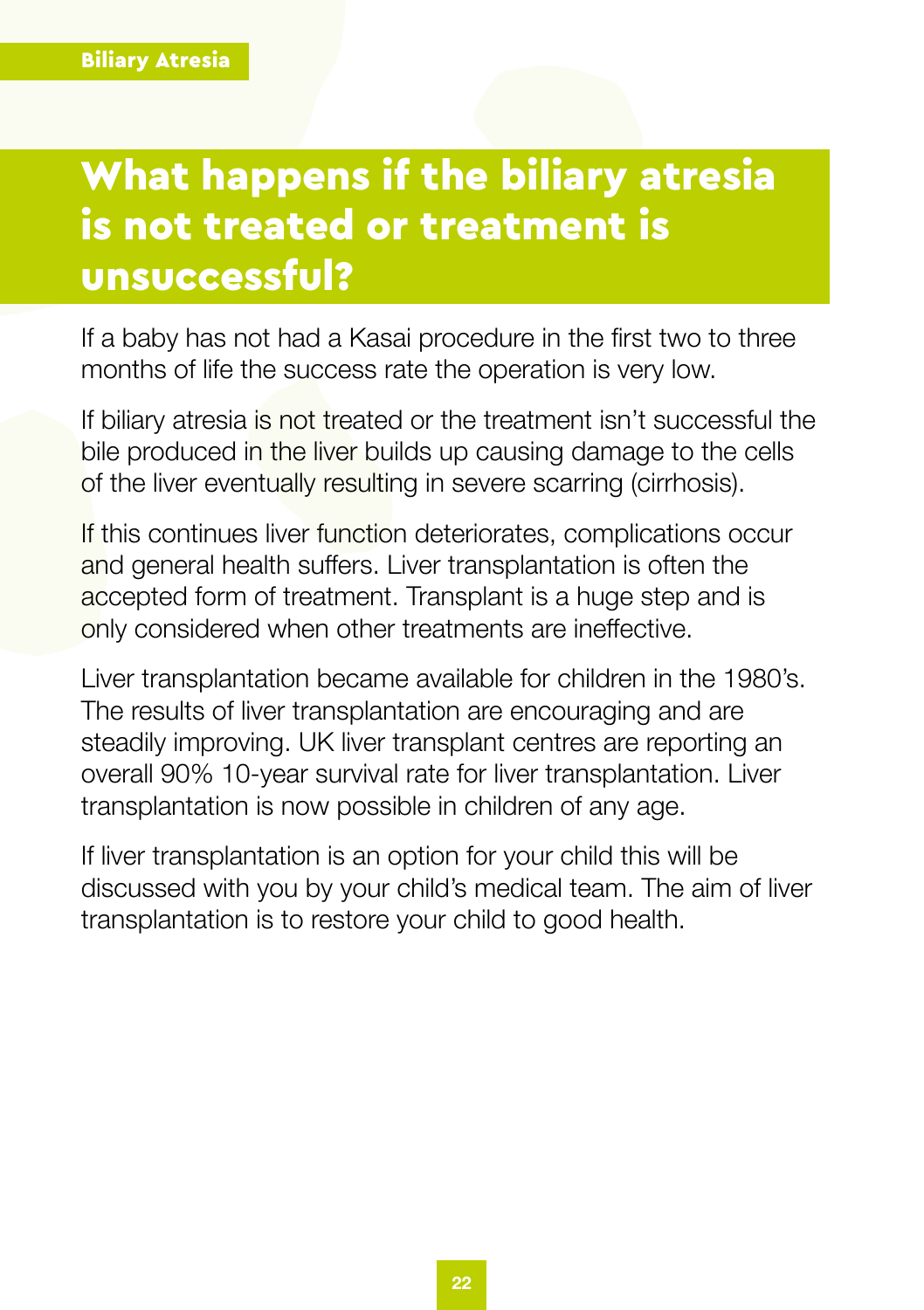# <span id="page-22-0"></span>What other problems might occur?

In any baby who undergoes a Kasai procedure, even if they clear their jaundice completely, a number of problems may occur.

### • Cholangitis

Cholangitis is an infection of the bile ducts in the liver resulting in inflammation.

This may cause a fever, worsening or recurrent jaundice, or both. It requires urgent treatment with intravenous antibiotics which can only be given at your local hospital or the liver unit treating your child. If the treatment is given locally, please ask the doctors to contact the liver unit treating your child.

If cholangitis is left untreated it can cause further damage to the liver. That is why prompt investigation of any high temperature (over 37.8ºC) or a non-specific illness is necessary in babies who have undergone a Kasai procedure.

Although cholangitis most commonly occurs in the first year or two after a Kasai procedure it can occur at any time.

### • Ascites

Ascites is an abnormal collection of fluid in the abdomen.

A small amount of ascites can be present for up to six weeks after the operation but should then disappear. If it recurs at any time this is usually a sign that the disease has affected the ability of the liver to make a protein called albumin.

When the albumin level is too low, water from the child's blood "leaks" out of the blood vessels and collects in the abdomen. In severe cases it may also collect in other parts of the body.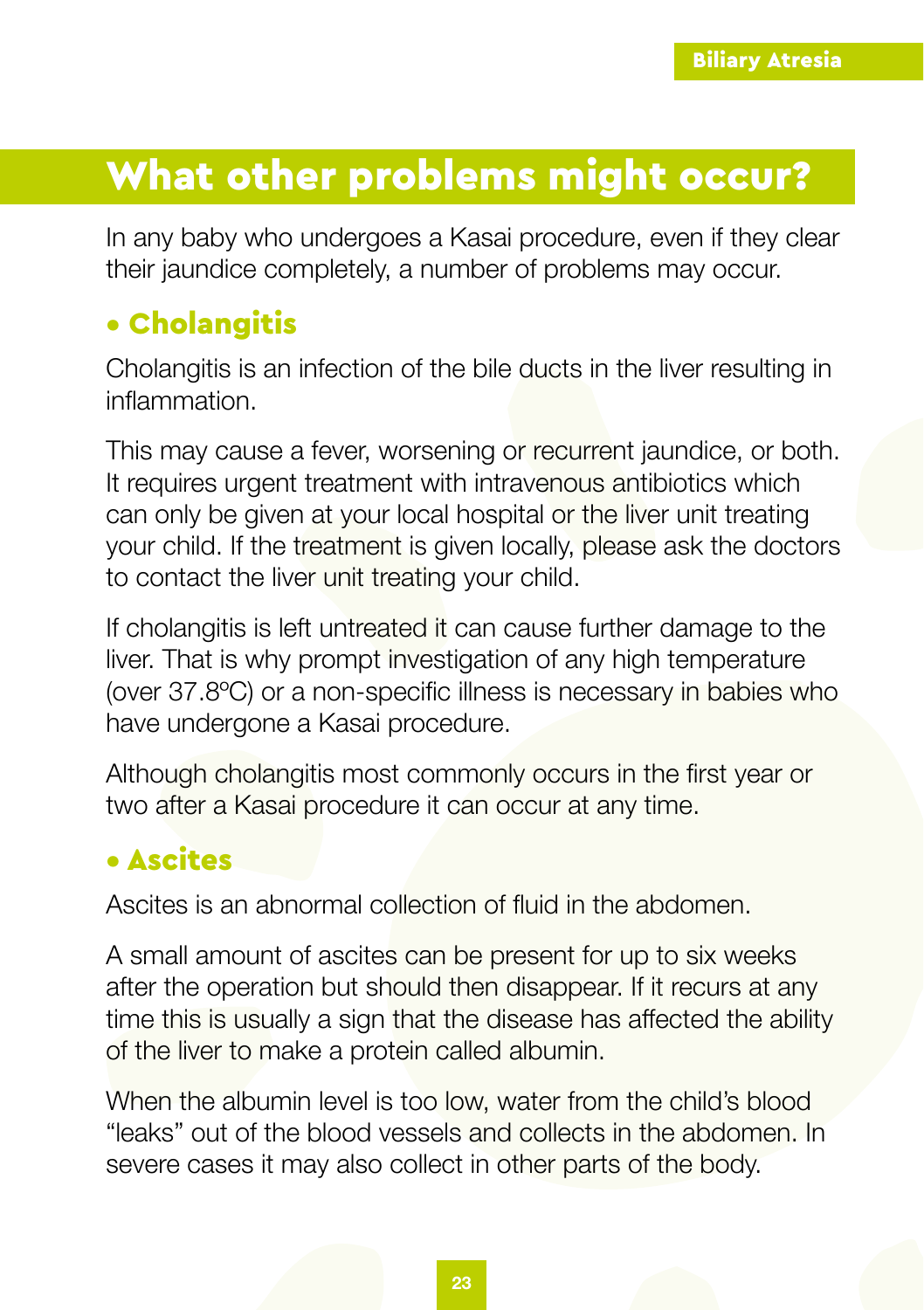The first sign of this problem is often when clothes and nappies do not fit so well over the tummy. This usually occurs gradually but may be started or made worse by infection.

If your child's tummy becomes noticeably bigger, or your child has rapid weight gain that is not consistent with normal growth rates you should contact your liver team. Treatment for ascites may be started by your GP or local paediatrician in consultation with the liver unit and does not necessarily need admission to hospital.

Treatment can include medicines and altering the child's diet. The aim is to make sure there is a high amount of energy in the food given (calorie intake) but less fluid and salt. In more serious cases it may be necessary to admit your child to hospital and give albumin intravenously through a drip. You should never attempt to alter your child's diet and, in particular, the fluid intake without medical advice.

#### • Portal Hypertension

Portal Hypertension is high blood pressure in the portal vein which is the main vein carrying blood from the gut to the liver.

It may occur due to scarring in the liver which causes back pressure in the portal vein. This may cause veins, like varicose veins, to develop in the lining of the gullet, stomach or gut. These are called varices.

These veins become fragile and may bleed. It is uncommon for this to occur before the child is two years old. Bleeding can cause black stools, paleness or vomiting of blood. If bleeding does occur you will need to ring for an ambulance which will take you to your local hospital.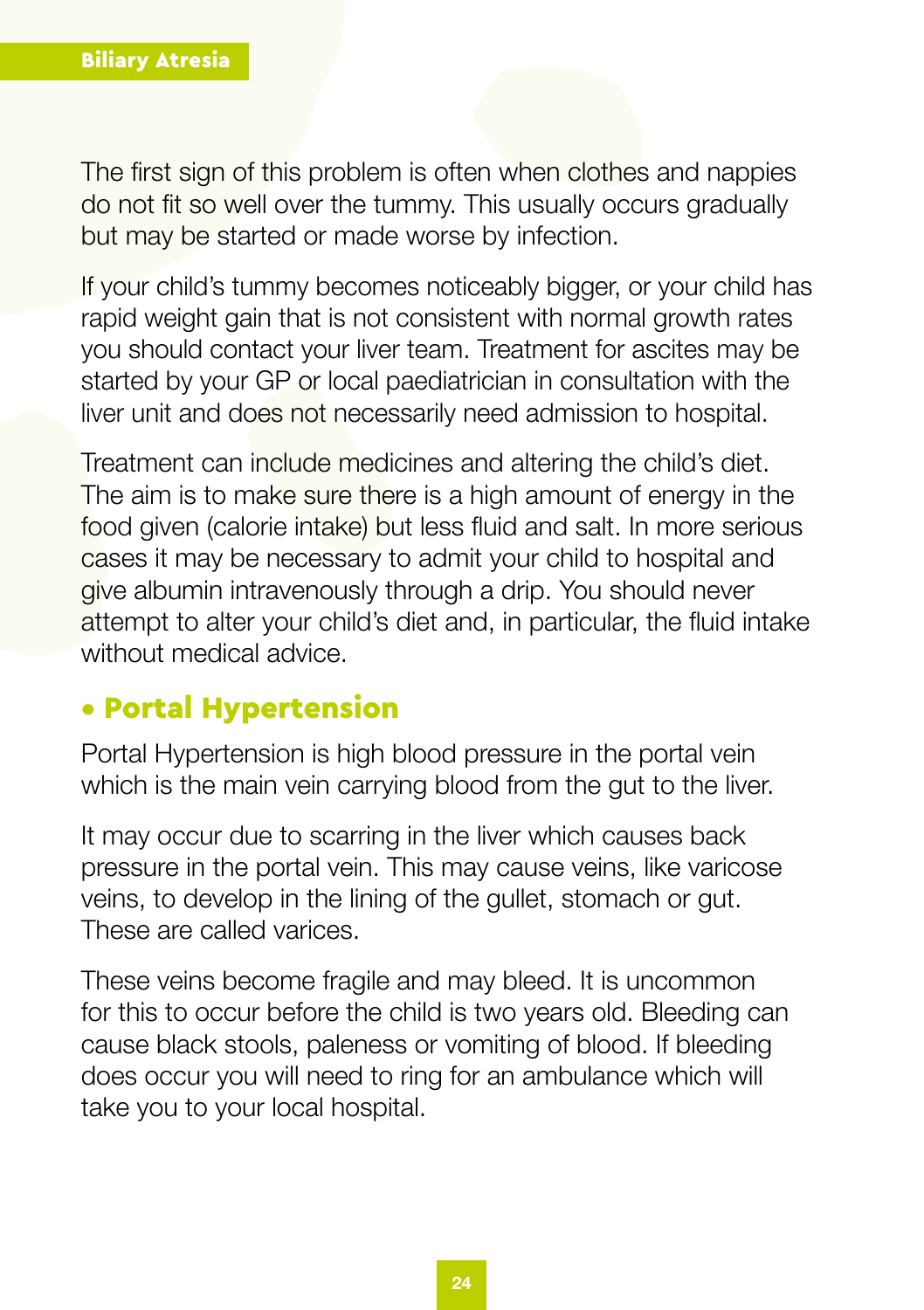### • Itching (Pruritus)

Some children with reduced bile flow experience itching of the skin. This can develop at any time and may be upsetting for your child. If you think your child may be affected talk to your GP or liver unit. The itching may not be because of the liver dysfunction. Additional medicine may be required.

**CLDF has a leaflet explaining ascites, portal hypertension and pruritus in more detail.**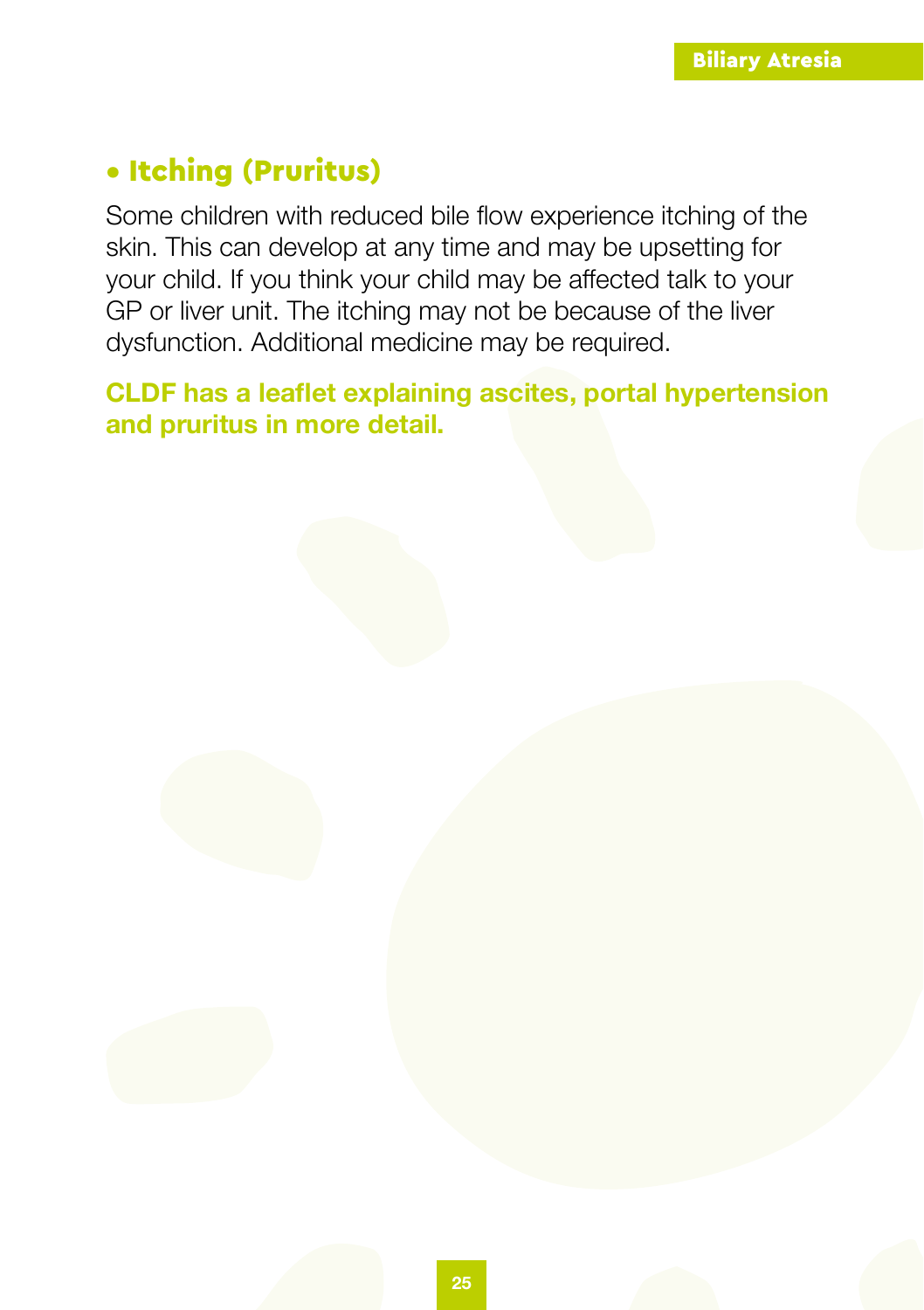# <span id="page-25-0"></span>What will happen in the future?

Your baby/child's growth and development will be followed up by periodic visits to the hospital. How often you will need to go to the hospital will vary for each child. Blood tests will be done to measure your child's bilirubin level and liver function. Periodically an ultrasound will be performed to assess the size of the liver and other structures in the abdomen (e.g. the spleen).

CLDF is in touch with a large number of families who have children with biliary atresia. These children can live happy, fulfilling lives and achieve a huge amount. Biliary atresia doesn't have to hold a child back from living a relatively normal life.

CLDF is here to support you throughout your child's development. Further details can be found at the back of this leaflet.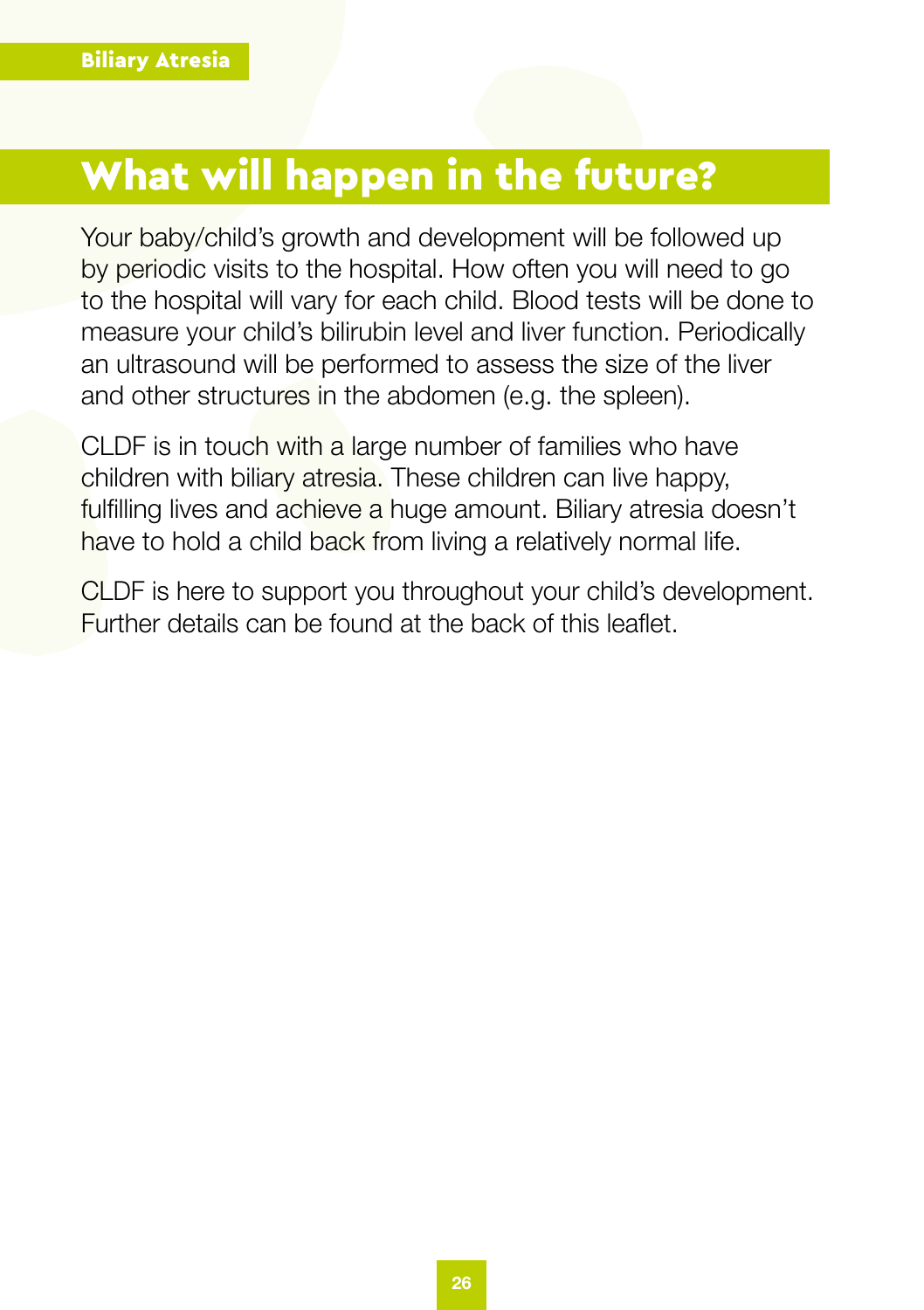CLDF produces a wide variety of information resources for children and young people up to the age of 25 with liver disease, their families and the healthcare professionals who look after them. This information can be downloaded or ordered from CLDF's website www.childliverdisease.org. For further enquiries regarding CLDF's information please contact the Health and Research Information Manager by email at hrim@ childliverdisease.org or call **0121 212 6029**.

### **Thanks**

The booklet has been written, edited and reviewed with the help of staff at each of the specialist paediatric liver centres: Birmingham Children's Hospital, King's College Hospital and Leeds Children's Hospital. Thank you to all of the staff involved who have made the production of this leaflet possible.

#### **Disclaimer**

This leaflet provides general information but does not replace medical advice. It is important to contact your/your child's medical team if you have any worries or concerns.

### **Feedback and Information Sources**

Information within this leaflet has been produced with input from the three specialist paediatric liver centres in the UK. To provide feedback on this leaflet, for more information on the content of this leaflet including references and how it was developed contact Children's Liver Disease Foundation: info@ childliverdisease.org

This leaflet has been reviewed in September 2016. It is due to be reviewed by September 2019.